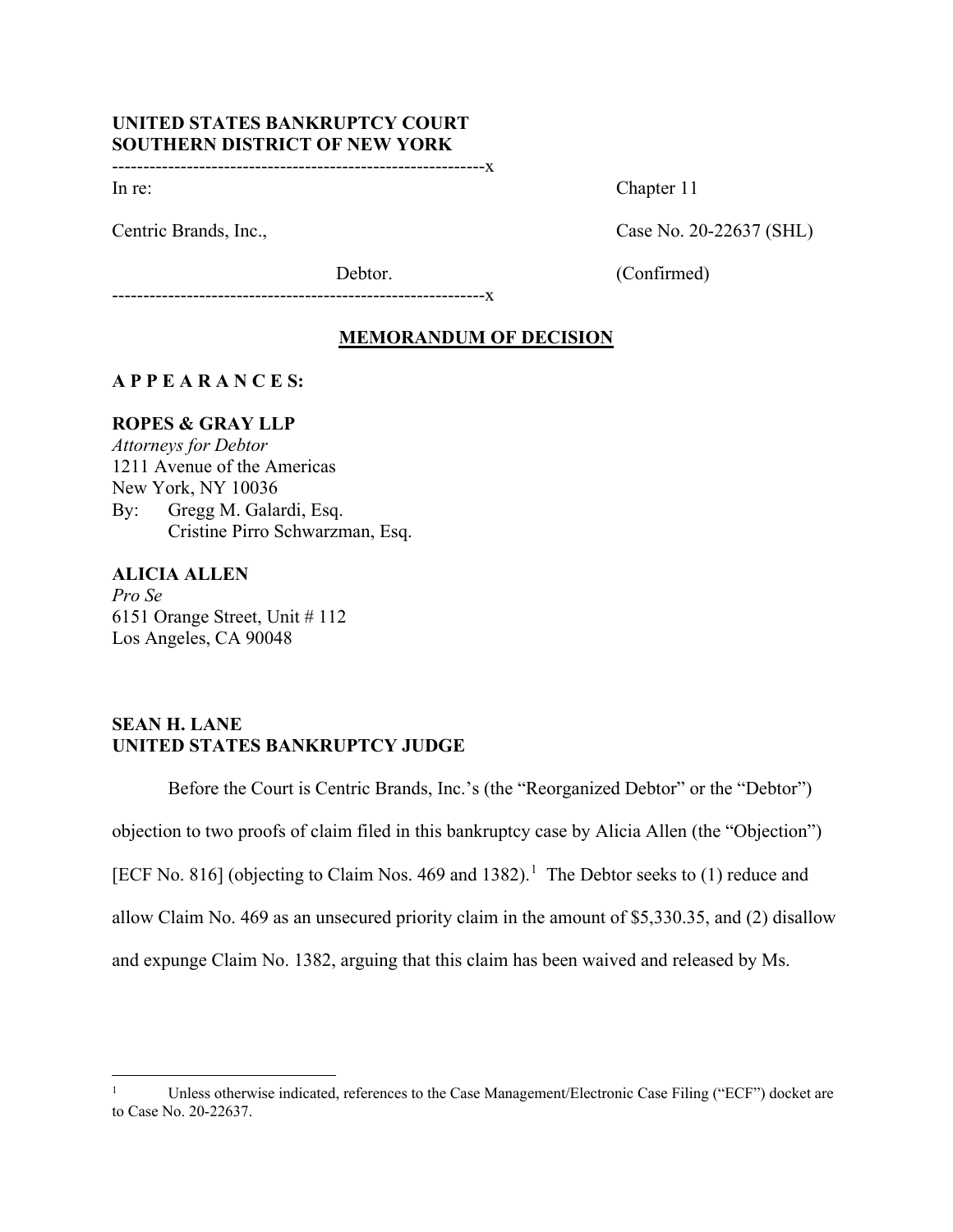Allen. *See* Objection at 6 of 34. For the reasons discussed below, the Debtor's Objection is granted in all respects.

## **BACKGROUND**

#### **A. Factual Background**

Ms. Allen was an employee of the Debtor who separated from the company on March 1, 2020. *See* Hr. Tr. 42:12–21, Apr. 15, 2021 [ECF No. 885]. On February 18, 2020—less than two weeks before the end of her employment—Ms. Allen signed a letter acknowledging her separation date and setting forth her rights and obligations—and the obligations of the Debtor upon her separation. *See* Objection at 22–27 of 34, Ex. B (the "Separation Agreement"). Among other things, the Debtor agreed to pay Ms. Allen \$25,047 in exchange for her execution of the Separation Agreement. *See* Separation Agreement ¶ 2. This sum "represent[ed] an additional twelve [12] weeks of [her] current base annual salary (the 'Severance Payment') and three [3] months of COBRA reimbursement." *Id.* In exchange for these benefits, the Separation Agreement provides that Ms. Allen released all claims she had against the Debtor for, among other things, wrongful discharge, retaliation, and discrimination under federal and state laws (the "Claims Release"). *See* Separation Agreement ¶ 6(b). It provides:

You understand and agree that you are releasing all known and unknown claims, promises, causes of action, or similar rights of any type that you may have (the "Claims") against any of the Released Parties, that arose at any time before the Separation Date, excluding only those Claims set forth in [paragraph 6](c) below. You further understand that the Claims you are releasing may have arisen under laws (including statutes, regulations, other administrative guidance, and common law doctrines), including, but not limited to: . . . any claim under the Age Discrimination in Employment Act [the "ADEA"][;] . . . Title VII of the Civil Rights Act of 1964[;]  $\dots$  the Americans with Disabilities Act [the "ADA"][;]  $\dots$ the Family and Medical Leave Act [the "FMLA"][;] . . . any other state or local labor, employment, or human rights laws; any other claim of discrimination, harassment or retaliation in employment (whether based on federal, state or local law, regulation, or decision)[;] any other claim (whether based on federal, state or local law, statutory or decisional) arising out of the terms and conditions of your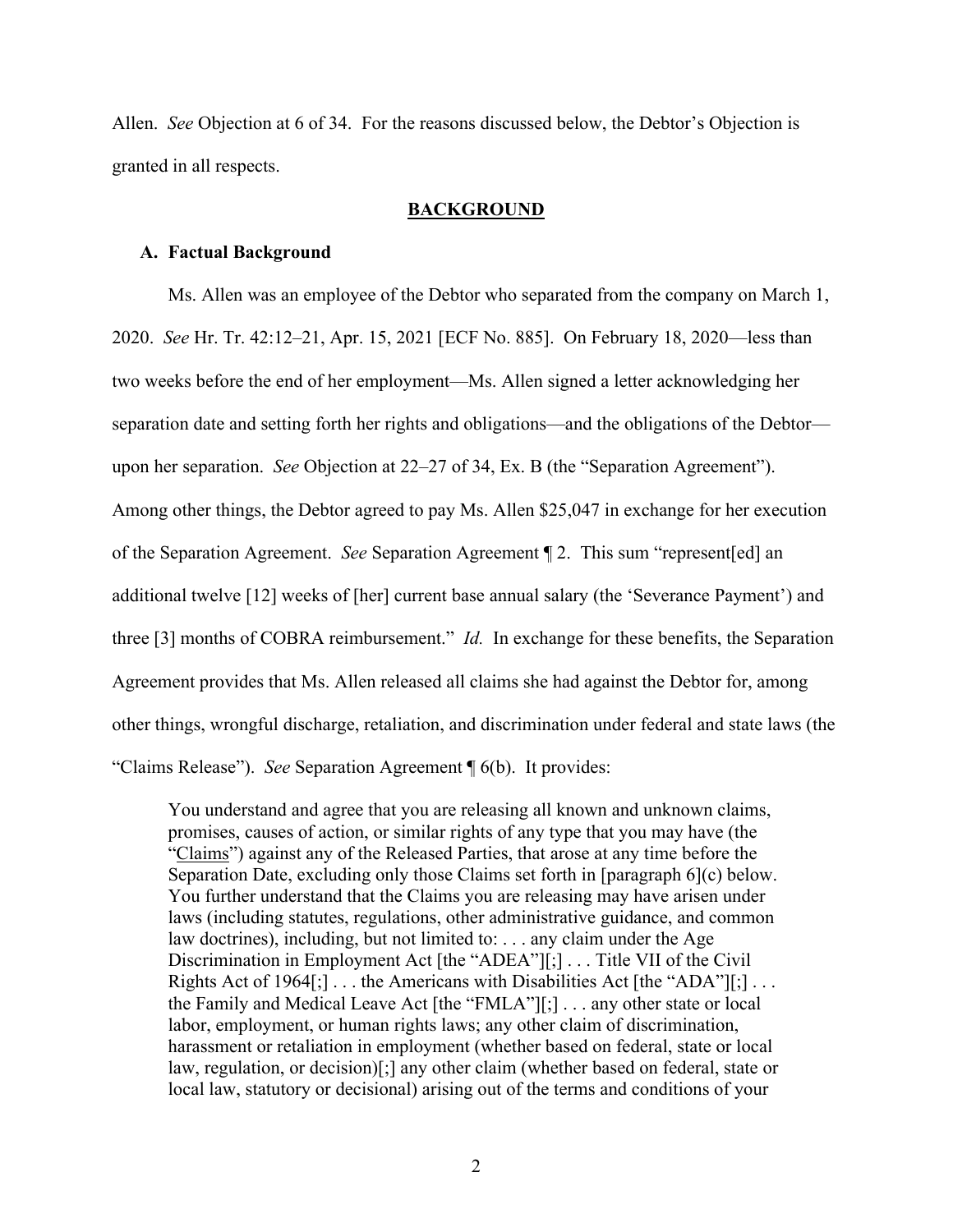employment with and/or termination from employment with the Company . . . [;] [and] any claim for wrongful discharge, ... retaliation, ... breach of contract ..., emotional distress, back pay or front pay, compensatory or punitive damages, and/or equitable relief . . . .

Separation Agreement ¶ 6(b).

Notwithstanding the Claims Release, Paragraph 6(c) of the Separation Agreement makes clear that certain rights of Ms. Allen are not being released. More specifically, Paragraph 6(c) states

[y]ou are not releasing any claim that relates to: (i) your right to enforce this Separation Agreement; (ii) your rights, if any, to unemployment or workers' compensation benefits; (iii) rights or claims which may arise after the Separation Date; or (iv) your right, if any, to receive any benefits vested under any employee benefits plan.

Separation Agreement  $\P$  6(c).

The Debtor filed for Chapter 11 bankruptcy relief on May 18, 2020. *See* ECF No. 1. A

few months later, Ms. Allen filed Proof of Claim No. 469 for the "[c]ontractual [b]alance of

[u]npaid [s]everance [p]ayments" in the amount of \$11,137.07. *See* Notice of Filing of

Documents Relating to the Reorganized Debtor's Objection to Proof of Claim Numbers 469 and

1382 Filed by Alicia Allen (the "Debtor's Hearing Exhibits"), Ex. B (Claim No. 469) [ECF No.

1047]. The parties appear to agree that, prior to the bankruptcy filing, the Debtor did not pay

Ms. Allen the full \$25,047 owed under the Separation Agreement but rather only \$19,716.65.

*See* Objection at 12 of 34; Separation Agreement ¶ 2; Hr. Tr. 21:2–6; 28:17–30:4; 32:13–34:1,

Apr. 15, 2021. Indeed, the Debtor concedes that Ms. Allen is entitled to the balance of the

Severance Payment in the amount of \$5,330.35. Objection at 1[2](#page-2-0) of 34.<sup>2</sup>

<span id="page-2-0"></span><sup>2</sup> At a hearing on April 15, 2021, the Court rejected Ms. Allen's argument that the Debtor's failure to pay this amount was a breach of the Separation Agreement. The Court explained that, under the Bankruptcy Code, the Debtor was not permitted to pay the remaining amount after the bankruptcy was filed without first obtaining Court approval. *See* Hr. Tr. 45:11–15, Apr. 15, 2021. As to the precise amount still owed, Ms. Allen did not challenge the Debtor's calculation of \$5,330.35.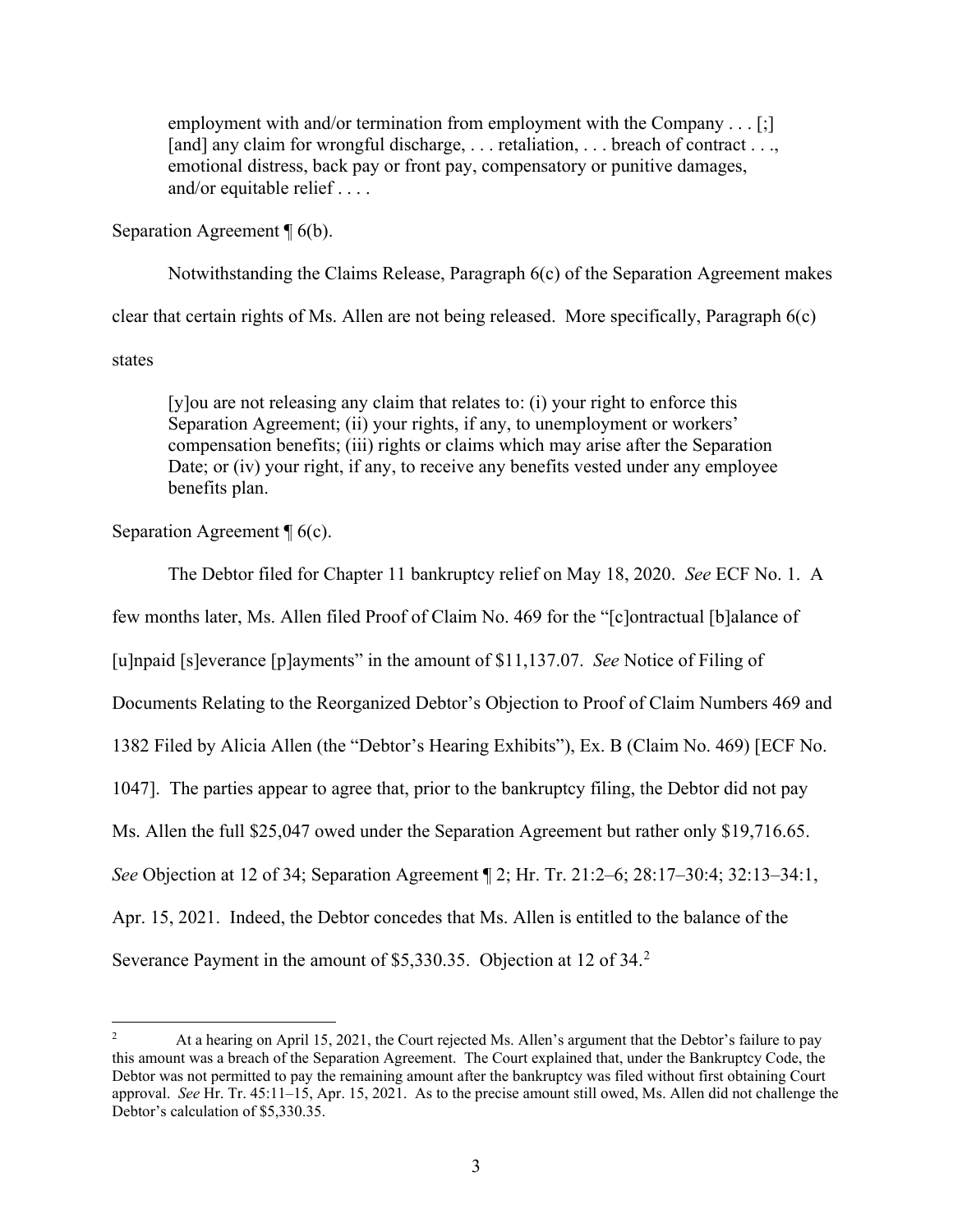In August 2020, Ms. Allen filed a second claim—Proof of Claim No. 1382—for

"[f]oregone wages and other cost [sic] due to wrongful termination and injuries" in the amount of \$2.4 million. *See* Debtor's Hearing Exhibits, Ex. C (Claim No. 1382). [3](#page-3-0) Ms. Allen alleges that the Debtor's actions leading up to and including her termination were unlawful under various theories. Ms. Allen characterizes her underlying claims against the Debtor as wrongful discharge, discrimination, harassment, hostile work environment, retaliation, failure to provide reasonable accommodations, failure to promote, failure to pay appropriate wages, including overtime, and failure to reinstate in violation of, among other things, Title VII of the Civil Rights Act, the ADEA, the ADA, the FMLA, and the New York Labor Law (the "NYLL"). *See generally* Response to Objection to Claim, dated May 12, 2021 (the "Second Allen Response") [ECF No. 898]; *see also* Hr. Tr. 37:25–42:9; 46:8–14, Apr. 15, 2021.

# **B. Procedural Background on this Objection**

In February 2021, the Reorganized Debtor filed the Objection. In March 2021, Ms. Allen filed her initial response to the Objection. *See* Response to Objection to Claim, dated March 15, 2021 (the "First Allen Response") [ECF No. 8[4](#page-3-1)3].<sup>4</sup> In April 2021, the Debtor filed a reply to the

<span id="page-3-0"></span><sup>&</sup>lt;sup>3</sup> At a hearing after all briefing was completed, the Debtor argued for the first time that Proof of Claim No. 1382 was filed after the bar date. *See* Hr. Tr. 26:4–10, Oct. 13, 2021 [ECF No. 1012]. Indeed, the Debtor had previously described Ms. Allen's claims as "timely filed." Debtor's Response to Ms. Allen's New Contentions at 13–14. Given the Court's rulings in this Decision, the Court does not need to address whether Claim No. 1382 was timely filed or whether the Debtor's argument about timeliness was waived because the Debtor did not raise it in any of its pleadings. *See In re AMR Corp.*, 598 B.R. 365, 384 (Bankr. S.D.N.Y. 2019); *see also White v. First Am. Registry*, 592 F. Supp. 2d 681, 683 (S.D.N.Y. 2009) (refusing to hear arguments that were raised for the first time in reply papers); *Goldberg v. UBS AG*, 690 F. Supp. 2d 92, 98–99 (E.D.N.Y. 2010) (stating with respect to an argument raised for the first time at oral argument that because it "was not raised until this late point, defendant cannot raise it now . . . ."); *In re Monster Worldwide, Inc. Sec. Litig.*, 251 F.R.D. 132, 137 (S.D.N.Y. 2008) ("As to [defendant's] second argument . . . this argument was raised for the first time at oral argument and so was waived in terms of this motion.").

<span id="page-3-1"></span><sup>4</sup> The Debtor's Objection was initially granted at a hearing held on March 25, 2021, based on the Court's understanding that Ms. Allen had not filed any opposition. However, the Court later learned that Ms. Allen had filed a timely response that was not docketed—through no fault of her own—until after the March 25th hearing, and a new hearing was scheduled for April 15, 2021 to provide Ms. Allen with an opportunity to be heard. *See* ECF No. 856.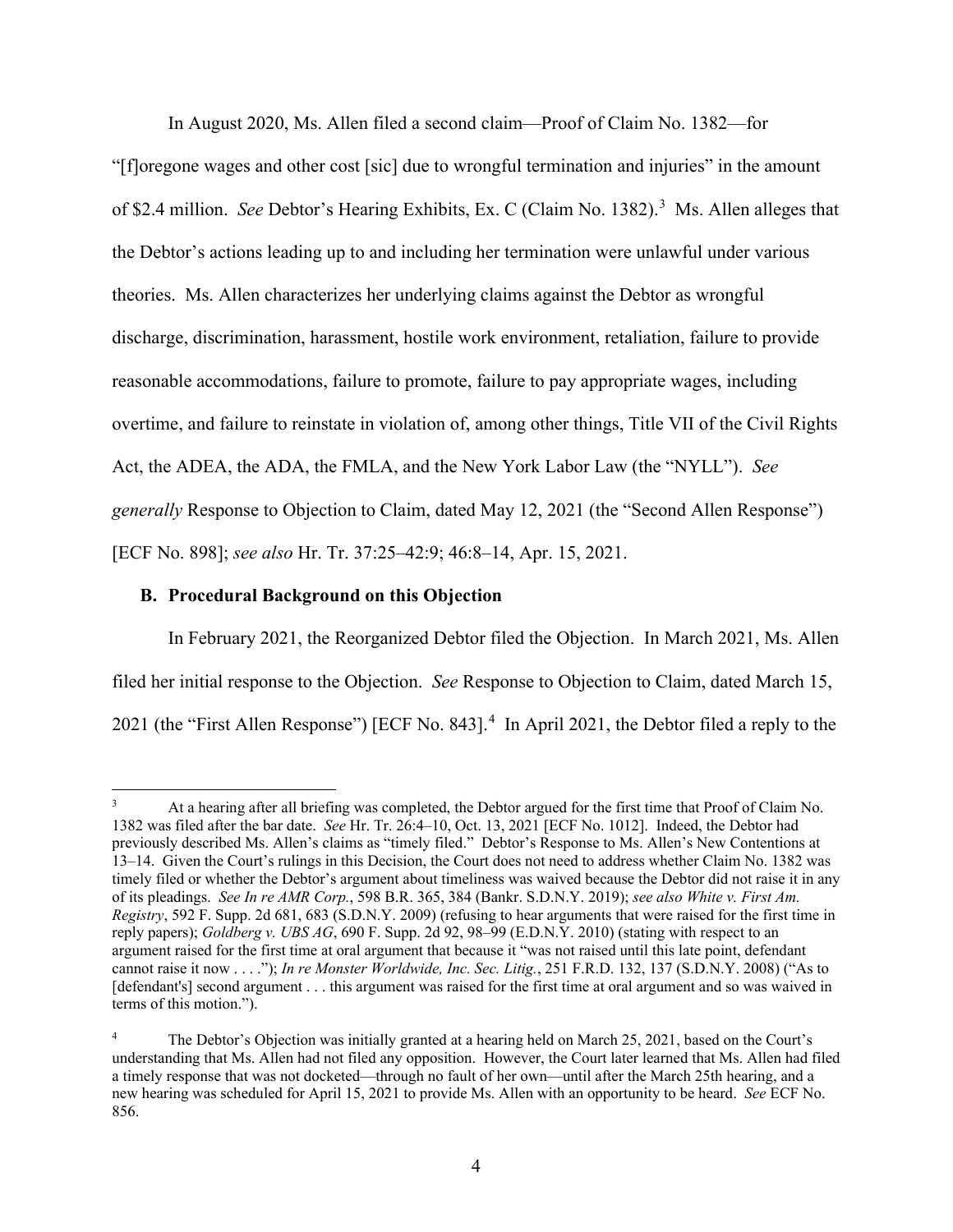First Allen Response. *See* Reorganized Debtor's Reply to Alicia Allen's Response to the

Reorganized Debtor's Objection to Proof of Claim Numbers 469 and 1382 Filed by Alicia Allen

(the "Debtor's First Reply") [ECF No. 863].

On April 15, 2021, a hearing was held on the Objection. At that hearing, the parties first

discussed Ms. Allen's rights under the Separation Agreement. The Court specifically addressed

Ms. Allen's concerns about her ability to pursue certain rights as set forth in the agreement. Ms.

Allen stated:

[c]laims that relate to, 1, your right to enforce the separation agreement; 2, your right, if any, to unemployment and workers' compensation benefits; 3, rights or claims which may arise after the separation date; 4, your right, if any to receive any benefits vested under any employment benefits plan. Therefore, even if the company had not already breached said contract, all unpaid wages I worked for, job protection benefits and that promised full salary wage protection employee benefits, which was subsequently unpaid to me—those would all still be due to me.

Hr. Tr. 21:16–22:3, Apr. 15, 2021. As the Court explained, these concerns involved Ms. Allen's

rights under paragraph 6(c) of the Separation Agreement, which were not the subject of the

Objection:

[Ms. Allen's] rights that are in paragraph  $[6(c)]$  are protected. So, to the extent, Ms. Allen, that you have an objection that's based on those rights and how those rights played out, you have those rights. They aren't a promise of any particular benefit but you have the right to pursue those . . . . [But t]hat's not a basis to deny the request of the Debtors for relief here.

Hr. Tr. 44:24–45:10, Apr. 15, 2021. [5](#page-4-0)

Also at the April 2021 hearing, Ms. Allen asserted for the first time that the Separation

Agreement was an unenforceable contract. *See* Hr. Tr. 20:24–21:15; 24:23–26:11; 41:11–42:2;

<span id="page-4-0"></span> $5$  Indeed, at a later hearing on October 13<sup>th</sup>, the Debtor submitted evidence—which Ms. Allen did not contest—that Ms. Allen had received workers' compensation payments between July 2020 and April 2021 and asserted that Ms. Allen was scheduled to receive approximately \$32,000 more in workers' compensation payments in "the next 30 days" to conform to the amounts she should have received initially. *See* Hr. Tr. 26:18–27:2; 28:23– 31:1, Oct. 13, 2021; Debtor's Hearing Exhibits, Ex. A. These are the kind of rights preserved in paragraph 6(c).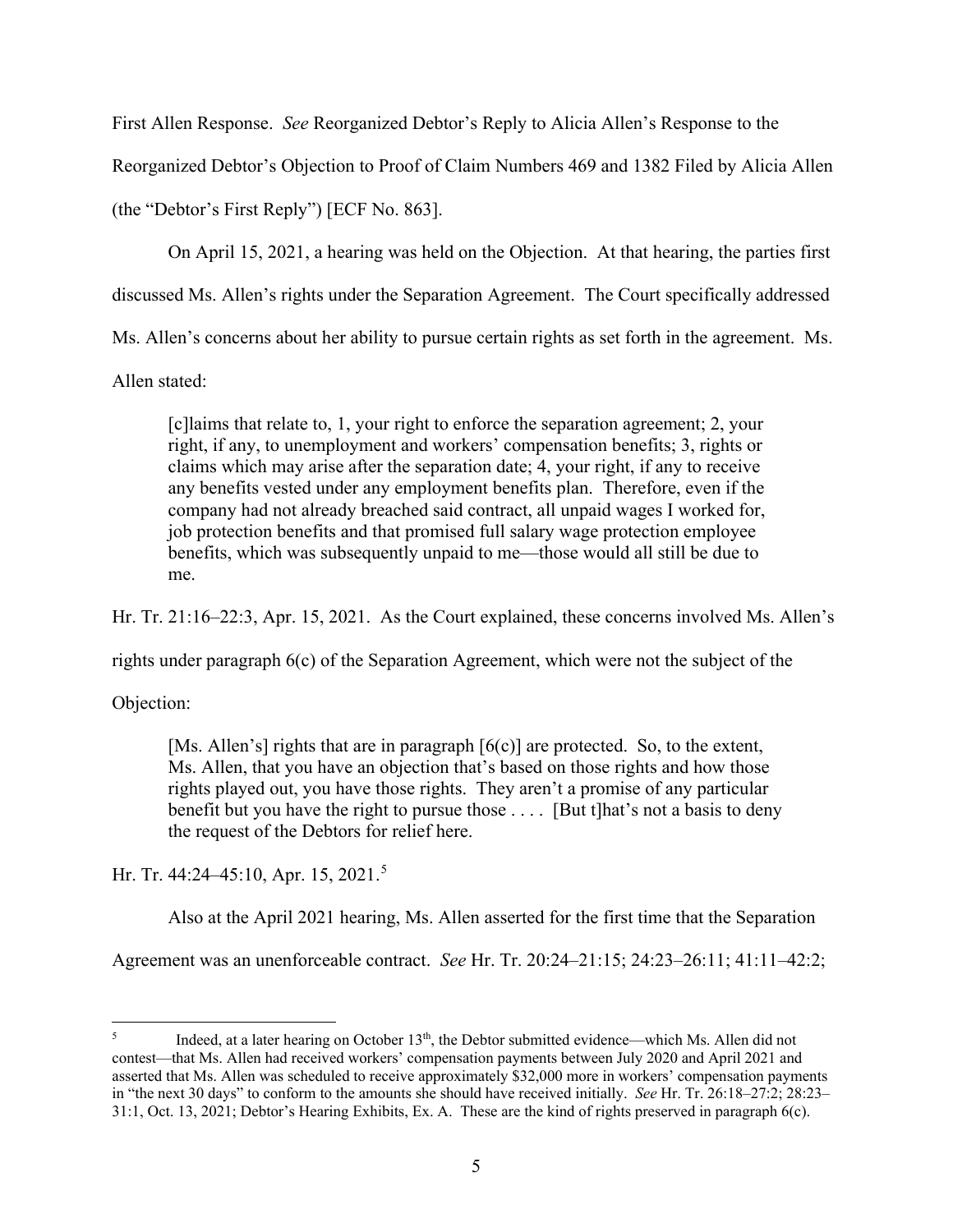43:16–44:18, Apr. 15, 2021. As this argument was being made by Ms. Allen for the first time, the Court provided the Debtor with two weeks to file a response, which the Debtor did in late April 2021. *See* Reorganized Debtor's Response to the Allen Contentions in Reply to the Reorganized Debtor's Reply to the Allen Response to the Reorganized Debtor's Objection to Proof of Claim Numbers 469 and 1382 Filed by Alicia Allen (the "Debtor's Response to Ms. Allen's New Contentions") [ECF No. 883]. In May 2021, Ms. Allen filed a pleading in further support of her position. *See* Second Allen Response").

After reviewing the pleadings, the Court scheduled an evidentiary hearing on the threshold question of the enforceability and relevance of the Separation Agreement as to Ms. Allen's claims. *See* Court Order Scheduling Evidentiary Hearing, dated September 17, 2021 [ECF No. 994]. The Order scheduling the evidentiary hearing stated that it would be held "to consider the impact of the Separation Agreement on the claims filed by Ms. Allen, and Ms. Allen's contentions . . . regarding the Separation Agreement." *Id.* at 2. The same order provided the parties an opportunity to submit additional documents "in connection with Ms. Allen's contention that she did not knowingly and voluntarily sign the Separation Agreement and/or that she signed the Separation Agreement under duress and/or was fraudulently induced to do so." *Id.* at 1. In response, Ms. Allen submitted additional briefing and documentation in support of her argument. *See* Response Filed by Alicia Allen, dated October 1, 2021 (the "Third Allen Response") [ECF No. 1006].

The Court held an evidentiary hearing on the Objection on October 13, 2021. *See generally* Hr. Tr., Oct. 13, 2021. After the conclusion of the evidentiary hearing, the Court took the Objection under advisement.

6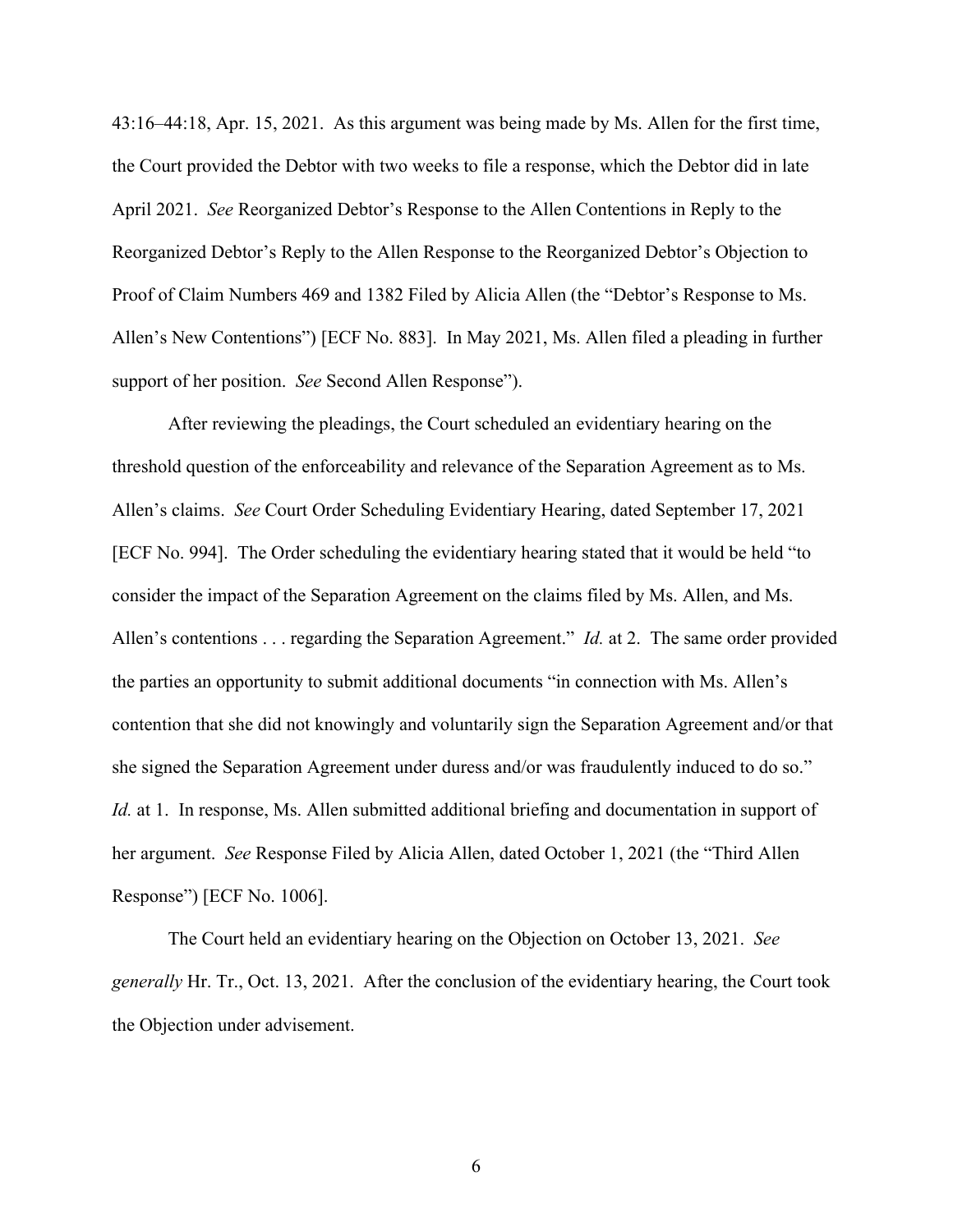#### **DISCUSSION**

## **I. Enforceability of the Separation Agreement**

#### **A. Ms. Allen's Contentions**

Ms. Allen makes various arguments about why the Separation Agreement should be unenforceable. She generally argues that (1) she did not sign the Separation Agreement knowingly and voluntarily; (2) she signed it under duress; and (3) she was fraudulently induced to sign the agreement. Specifically, Ms. Allen contends that she signed the separation agreement with the understanding that (a) she could not receive medical attention for injuries she suffered on the job until after she signed it; (b) she was promised that she would be reinstated and would continue to receive her full salary through the FMLA, MetLife insurance coverage, and/or the Debtor itself until she was able to return to work; and (c) the Separation Agreement contained surprise, or hidden, language that she "probably won't actually get" these promised benefits. *See* Hr. Tr. 25:23–26:7, 41:11–22, Apr. 15, 2021; Hr. Tr. 37:10–47:10, Oct. 13, 2021; *see generally* Second Allen Response; Third Allen Response. As to this "hidden language," Ms. Allen appears to argue that, even though the Debtor knew that she would not be eligible for the "wage benefits" from MetLife because she was injured on the job, the Debtor still held that possibility out when negotiating the Separation Agreement. *See* Second Allen Response at 3. She further explains that there is "a policy clause restricting the company from allowing wage insurance to an employee that was hurt at work," and that this information had been suppressed "as it was already a known clause by the HR department staff." *Id.* Additionally, Ms. Allen argues that the Separation Agreement is void and unenforceable because it was a continuation of the Debtor's "abuse" leading up to her termination and was retaliatory. *See* Hr. Tr. 36:18–22; 37:7–9, Oct. 13, 2021.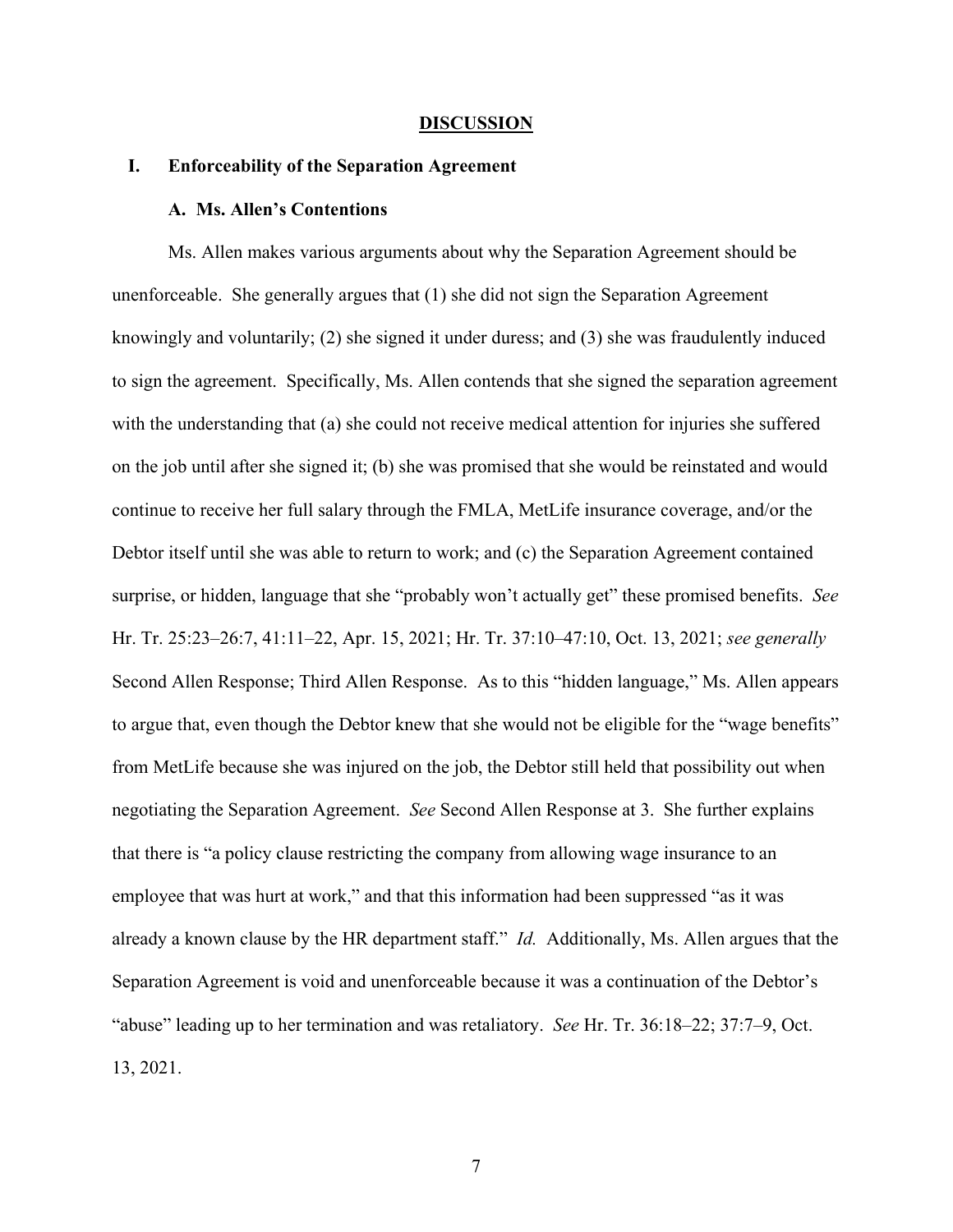#### **B. The Applicable Legal Standard**

The rules governing interpretation of contracts under New York law generally apply to releases of claims under federal civil rights statutes and to releases of claims brought under New York law, including the NYLL. *See Lamberti v. Motorola Sols., Inc.*, 2014 WL 1224501, at \*6 (S.D.N.Y. Mar. 24, 2014), *aff'd*, 604 F. App'x 64 (2d Cir. 2015); *McCormack v. IBM*, 145 F. Supp. 3d 258, 268 (S.D.N.Y. 2015); *Hummel v. AstraZeneca LP*, 575 F. Supp. 2d 568, 570 (S.D.N.Y. 2008). "Releases are not to be disregarded and, in the absence of fraud, duress, illegality or mistake, a general release bars an action on any cause of action arising prior to its execution." *McCormack*, 145 F. Supp. 3d at 268 (quoting *Clark v. Buffalo Wire Works Co.*, 3 F. Supp. 2d 366, 372–73 (W.D.N.Y. 1998)). "Thus, 'a release that is clear and unambiguous and which is knowingly and voluntarily entered into will be enforced." *Id.* (quoting *Laramee v. Jewish Guild for Blind,* 72 F. Supp. 2d 357, 359 (S.D.N.Y. 1999)). The essential inquiry in determining the validity of such releases "is whether, considering the 'totality of the circumstances,' the individual's waiver of his or her right can be characterized as 'knowing and voluntary.'" *Lamberti*, 2014 WL 1224501, at \*6 (quoting *Laramee,* 72 F. Supp. 2d at 359). "[T]he validity of a release is a peculiarly fact-sensitive inquiry." *Id.* (quoting *Livingston v. Adirondack Beverage Co.,* 141 F.3d 434, 437–38 (2d Cir. 1998)). In making this determination, Courts consider the following factors:

(1) the plaintiff's education and business experience, (2) the amount of time the plaintiff had possession of or access to the agreement before signing it, (3) the role of plaintiff in deciding the terms of the agreement, (4) the clarity of the agreement, (5) whether the plaintiff was represented by or consulted with an attorney, [and] (6) whether the consideration given in exchange for the waiver exceeds employee benefits to which the employee was already entitled by contract or law . . . .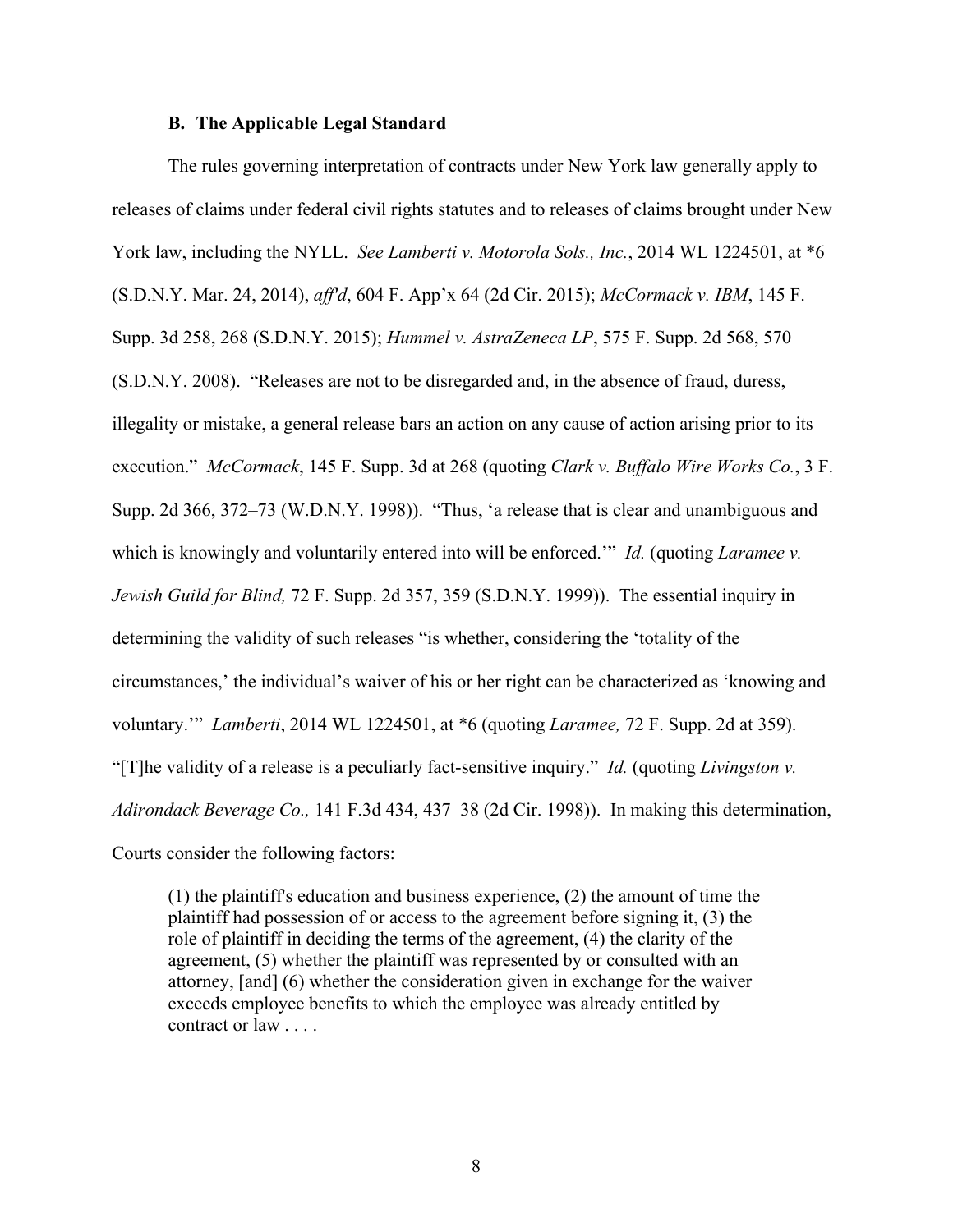*Id.* (quoting *Laramee,* 72 F. Supp. 2d at 359–60). "Additional factors include 'whether an employer encourages or discourages an employee to consult an attorney' and 'whether the employee had a fair opportunity to do so.'" *Figueroa v. MRM Worldwide*, 2014 WL 902953, at \*6 (S.D.N.Y. Mar. 7, 2014) (quoting *Bormann v. AT & T Commc'ns, Inc.*, 875 F.2d 399, 403 (2d Cir. 1989)). "[T]he absence of a single factor is not necessarily dispositive." *Id.* (quoting *Laniok v. Advisory Comm. of the Brainerd Mfg. Co. Pension Plan,* 935 F.2d 1360, 1368 (2d Cir. 1991)); *see also Fletcher v. Palazzo*, 151 F. App'x 73, 75 (2d Cir. 2005) ("all factors need not be met or considered"); *Bachiller v. Turn On Prods., Inc.*, 2003 WL 1878416, at \*4 (S.D.N.Y. Apr. 14, 2003) ("These factors are not exhaustive, nor must they all be satisfied."), *aff'd,* 86 F. App'x 465 (2d Cir. 2004). "A plaintiff seeking to set aside a release bears the burden to either 'demonstrate that [the release] does not apply to [the plaintiff's] claim or to establish an equitable basis to vitiate its effect.'" *Hummel*, 575 F. Supp. 2d at 570 (quoting *Hack v. United Cap. Corp.*, 669 N.Y.S.2d 280, 282 (1998)).

There is a slightly different standard for a waiver of an ADEA claim. "A purported waiver of ADEA claims is governed by [the Older Workers Benefit Protection Act (the "OWBPA")], which states that 'an individual may waive his rights only if the waiver is knowing and voluntary.'" *McCormack*, 145 F. Supp. 3d at 266 (quoting *Wahab v. Estee Lauder Cos., Inc.*, 2014 WL 4904592, at \*16 (E.D.N.Y. July 17, 2014)). Unlike claims brought under other federal civil rights statutes and the NYLL, however, the OWBPA provides that "a waiver may not be considered knowing and voluntary unless at a minimum" eight specific conditions are met. *Id.* at 266–67. As relevant here, two of the conditions that must be met are (1) that "the individual is given a period of at least 21 days within which to consider the agreement," and (2) that "the agreement provides that for a period of at least 7 days following the execution of such

9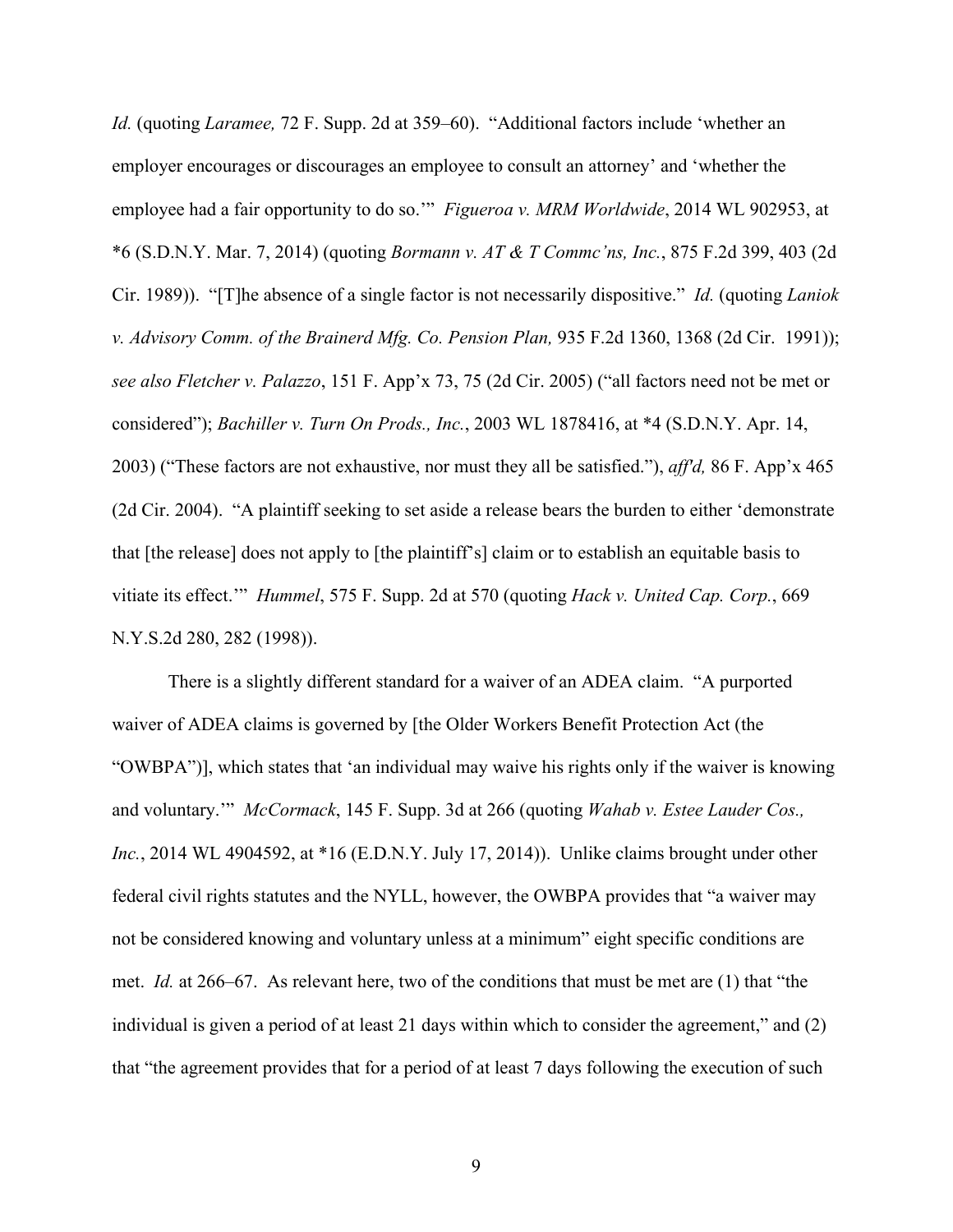agreement, the individual may revoke the agreement, and the agreement shall not become effective or enforceable until the revocation period has expired." *Id.* Neither of these conditions were satisfied here. "The OWBPA strictures on waivers are strict and unqualified[,]' and '[a]n employee may not waive an ADEA claim unless the employer complies with the statute.'" *Id.* at 267 (quoting *Ridinger v. Dow Jones & Co. Inc.*, 651 F.3d 309, 314 (2d Cir. 2011)). Moreover, and also unlike releases of claims under the other federal civil rights statutes and the NYLL, "[t]he burden of proving that a claimed 'waiver was knowing and voluntary' within the meaning of the OWBPA is on 'the party asserting the validity of [the] waiver.'" *Id.* (quoting *Ridinger,* 651 F.3d at 314). In any event, other than including the ADEA among her list of federal civil rights statutes, Ms. Allen has not made any specific allegations in any of her filings or at the two hearings before this Court that she was discriminated against based on her age. Accordingly, the Court does not apply the stricter knowing and voluntary standard under the ADEA and OWBPA here. *See Downey v. Adloox Inc.*, 238 F. Supp. 3d 514, 519 (S.D.N.Y. 2017) (To survive a motion to dismiss, "a plaintiff asserting an employment discrimination complaint under the ADEA must plausibly allege that adverse action was taken against her by her employer, and that her age was the 'but-for' cause of the adverse action[;]" and "must supply sufficient factual material, and not just legal conclusions, to push the misconduct alleged in the pleading beyond the realm of the 'conceivable' to the 'plausible.'") (internal citations omitted).

#### **C. Whether the Separation Agreement Here Is a Valid Release**

### **i. Education and Business Experience**

While Ms. Allen's educational background and business experience are not clear from the record, she describes herself throughout the record as an exemplary and sought-after employee. *See*, *e.g.*, Second Allen Response at 4; Hr. Tr. 38:4–7, 21, Apr. 15, 2021 (noting her

10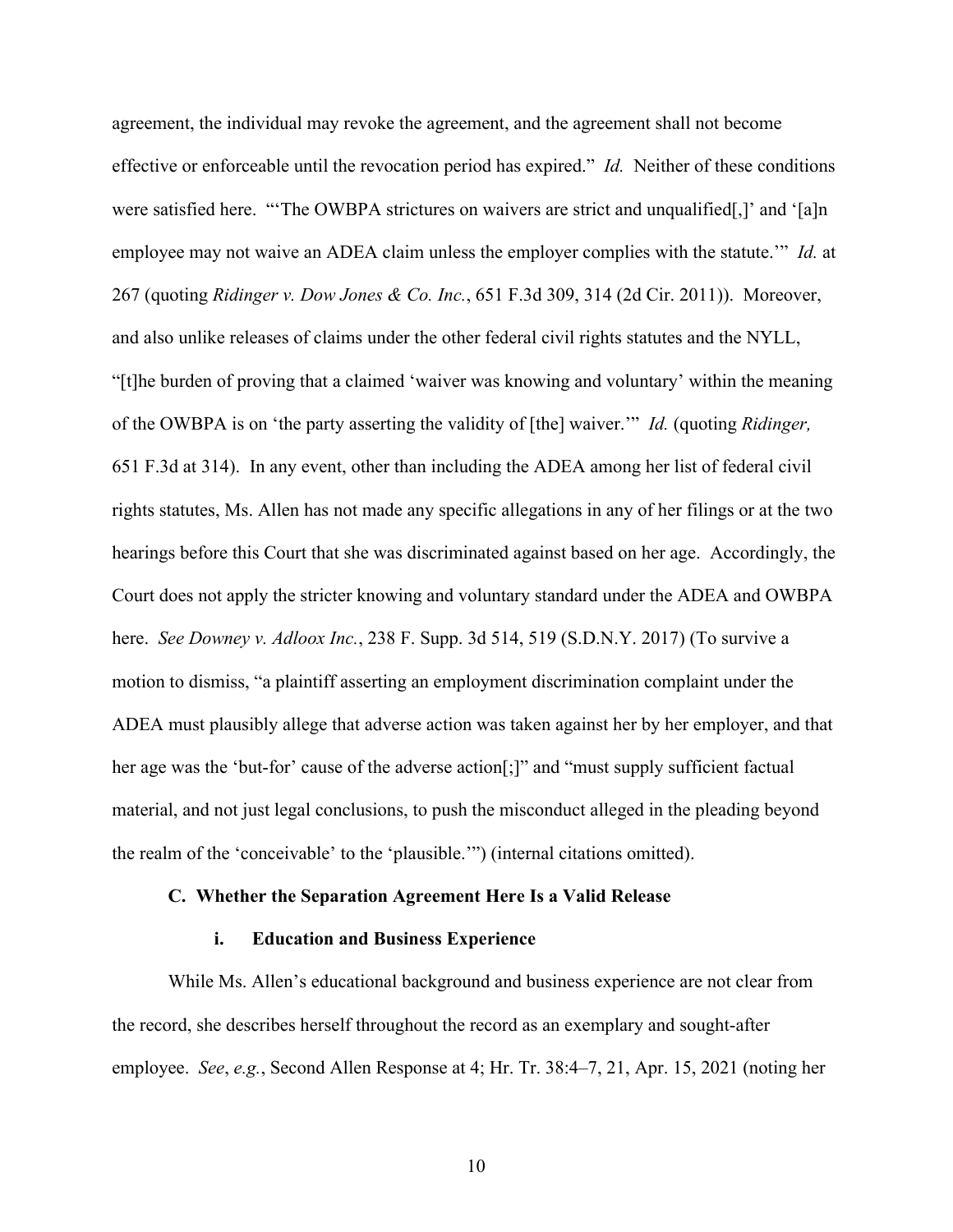"unique expertise and profitable contributions" to the company leading to a "promised promotion"); Hr. Tr. 44:24–45:2, Oct. 13, 2021 (asserting that she "was a very highly praised employee"). Moreover, the Court notes that Ms. Allen handled herself well in both her written submissions and at court hearings, serving as a good advocate for herself. This is consistent with the extensive and spirited back and forth exchanges between Ms. Allen and the Debtor's Human Resources personnel leading up and following the signing of the Separation Agreement. *See* First Allen Response at 4–5; Second Allen Response at 20–31; Third Allen Response at 12–19 (emails between Ms. Allen and Human Resources personnel concerning Ms. Allen's workers compensation claim, her FMLA request, and her MetLife disability claim). Although it appears unlikely that Ms. Allen has experience or education equal to that of the Debtor's professionals related to drafting and negotiating separation agreements with claims releases, "h[er] job description and self-description unmistakably suggest that [her education and business experience] is higher than the level required by courts in this district to satisfy the first . . . factor."[6](#page-10-0) *See Mandavia v. Columbia Univ.*, 912 F. Supp. 2d 119, 130 (S.D.N.Y. 2012), *aff'd*, 556 F. App'x 56 (2d Cir. 2014) (finding that a Senior Technician in the Columbia University Department of Microbiology & Immunology who did not specify his precise level of education satisfied the first factor) (citing *Bachiller*, 2003 WL 1878416, at \*4); *see also id.* (noting that the plaintiff having "never encountered or dealt with a situation such as this before" did not alter the court's analysis concerning the agreement's validity); *Bachiller*, 2003 WL 1878416, at \*4 ("Plaintiff, who has a High School Equivalency Diploma and who at the time her employment

<span id="page-10-0"></span>Neither Ms. Allen nor the Debtor have listed Ms. Allen's specific job title, described her job duties with the Debtor, or outlined her educational background. But Ms. Allen compares her job skills to vacant positions posted by the Debtor, such as Technical Designer, Designer, Design Assistant, and Sample Assistant—many of which require relevant experience and college degrees. *See* Second Allen Response at 33–41.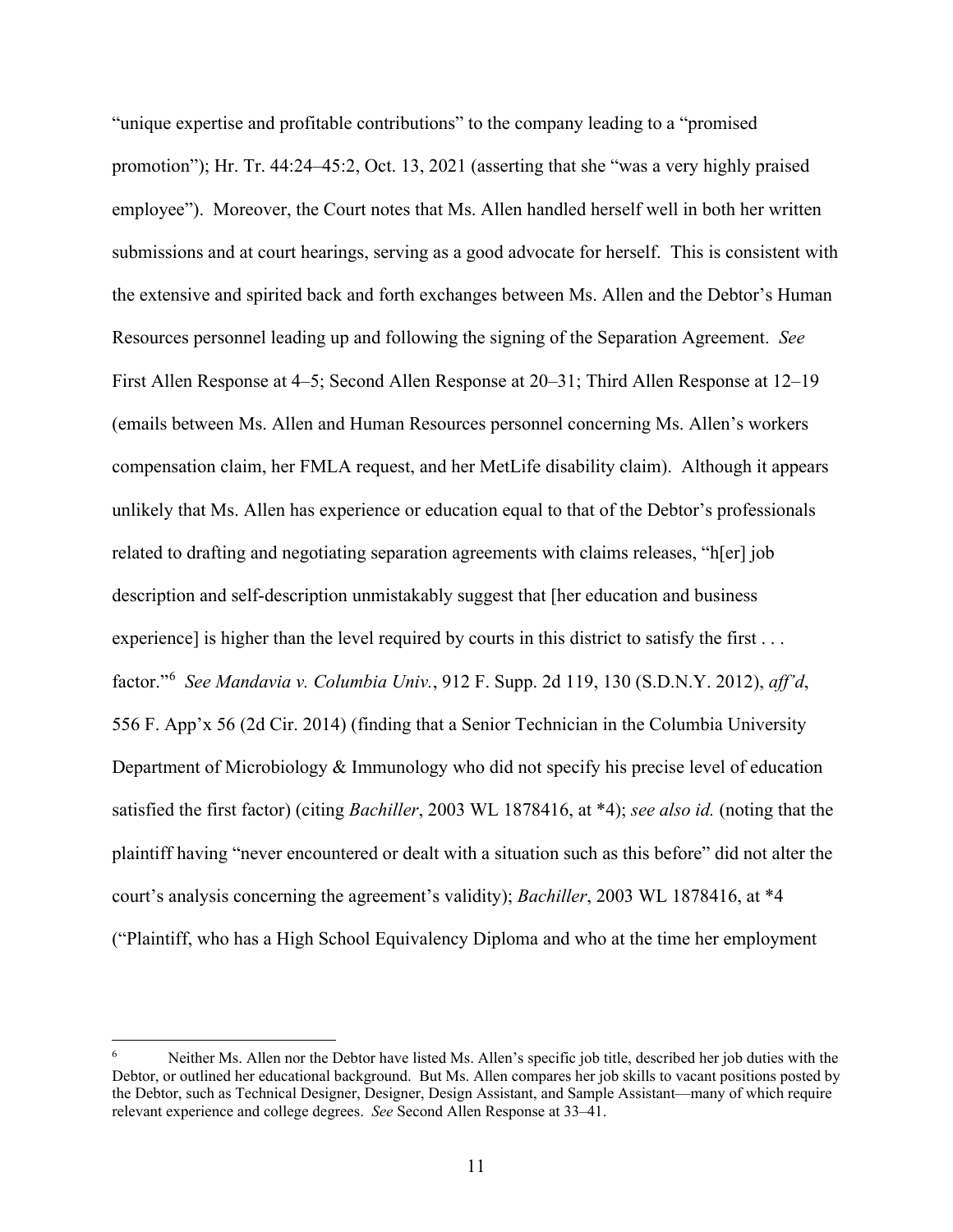was terminated was an accounts payable clerk, was capable of understanding the Release and the Notice."). Accordingly, this factor weighs in favor the Debtor.<sup>[7](#page-11-0)</sup>

#### **ii. Access to Agreement**

Ms. Allen does not deny that she had the opportunity to review the Separation Agreement for 14 days before signing. *See* Hr. Tr. 42:25–44:18, Apr. 15, 2021; *see also* Debtor's Objection at 28 of 34 (the "Election to Execute Prior to Expiration of 14-day Period"). Rather, Ms. Allen asserts that she did not take this opportunity because of her need for medical treatment. *See* Hr. Tr. 42:25–44:18, Apr. 15, 2021. But Ms. Allen's "opportunity to review the agreement was sufficient." *Figueroa*, 2014 WL 902953, at \*7 (citing *Mandavia v. Columbia Univ.*, 2013 WL 2391695 at \*7 (S.D.N.Y. June 3, 2013)). Thus, this factor weighs in favor of the Debtor.

#### **iii. Role of Ms. Allen**

Although Ms. Allen at one point seems to claim that she negotiated certain specific terms of the Separation Agreement, the record does not suggest that she played a substantive role in drafting the overall agreement. *See* Hr. Tr. 42:1–10, Oct. 13, 2021 (Ms. Allen asserting that she "negotiated th[e] contract"). Due to her limited role in drafting the Separation Agreement, this factor weighs largely in favor of Ms. Allen. *See Figueroa*, 2014 WL 902952, at \*7.

## **iv. Clarity of Agreement**

Ms. Allen does not argue that the language in the Separation Agreement is ambiguous. Indeed, the Court finds that the Claims Release is sufficiently detailed and clear. Specifically, the Separation Agreement broadly releases the Debtor from

all known and unknown claims, promises, causes of action, or similar rights of any type that you may have (the "Claims") against any of the Released Parties, that arose at any time before the Separation Date, excluding only those Claims set

<span id="page-11-0"></span>The Court notes that Ms. Allen does not contend that she did not understand the Separation Agreement when it was signed. Rather, as discussed further below, she alleges that she was forced to sign the agreement in exchange for medical attention and other benefits. *See* Third Allen Response at 3.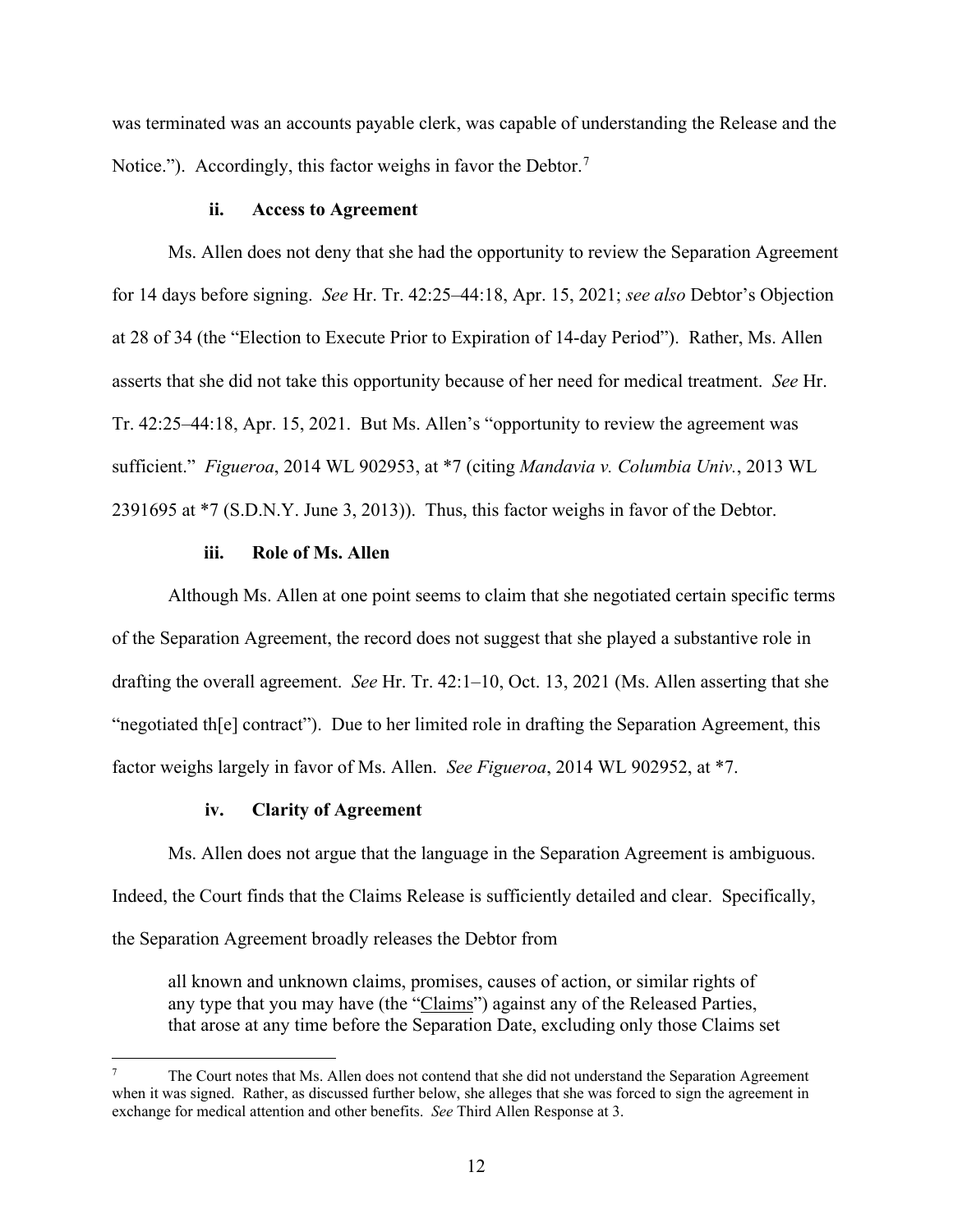forth in [paragraph 6](c) below. You further understand that the Claims you are releasing may have arisen under laws (including statutes, regulations, other administrative guidance, and common law doctrines), including, but not limited to: . . . any claim[s] under the ADEA[;] . . . Title VII of the Civil Rights Act of  $1964$ [;] ... the ADA[;] ... the FMLA[;] ... any other state or local labor, employment, or human rights laws; any other claim of discrimination, harassment or retaliation in employment (whether based on federal, state or local law, regulation, or decision)[;] any other claim (whether based on federal, state or local law, statutory or decisional) arising out of the terms and conditions of your employment with and/or termination from employment with the Company . . . [;] [and] any claim for wrongful discharge, ... retaliation, ... breach of contract ... emotional distress, back pay or front pay, compensatory or punitive damages, and/or equitable relief . . . .

#### Separation Agreement  $\P$  6(b).

Ms. Allen raises several arguments about events before her signing of the Separation Agreement. More specifically, she argues that she signed the Separation Agreement because she could not receive medical attention until after she signed, because she was promised that she would be reinstated and continue to receive her full salary until she was able to return to work, and because the Separation Agreement contained hidden language indicating that she was actually ineligible for these benefits. *See* Hr. Tr. 25:23–26:7; 41:11–22, Apr. 15, 2021; Hr. Tr. 37:10–47:10, Oct. 13, 2021. But her arguments about the purported "real" meaning of the agreement flies in the face of its terms. Those terms make clear both that she was leaving her employment with the Debtor and that she was waiving the types of claims that she now asserts in Claim No. 1382. *See* Separation Agreement ¶¶ 1, 2, 6(b) (setting forth Ms. Allen's separation date and the consideration being offered in exchange for her signing the agreement, including her waiver of claims as discussed above). Moreover, Ms. Allen points to nothing in the Separation Agreement that can be read to support her argument here. For example, there is no mention in the Separation Agreement of providing her medical treatment once she signed or of her being reinstated. Ms. Allen's allegations are only supported by her testimony, which is extrinsic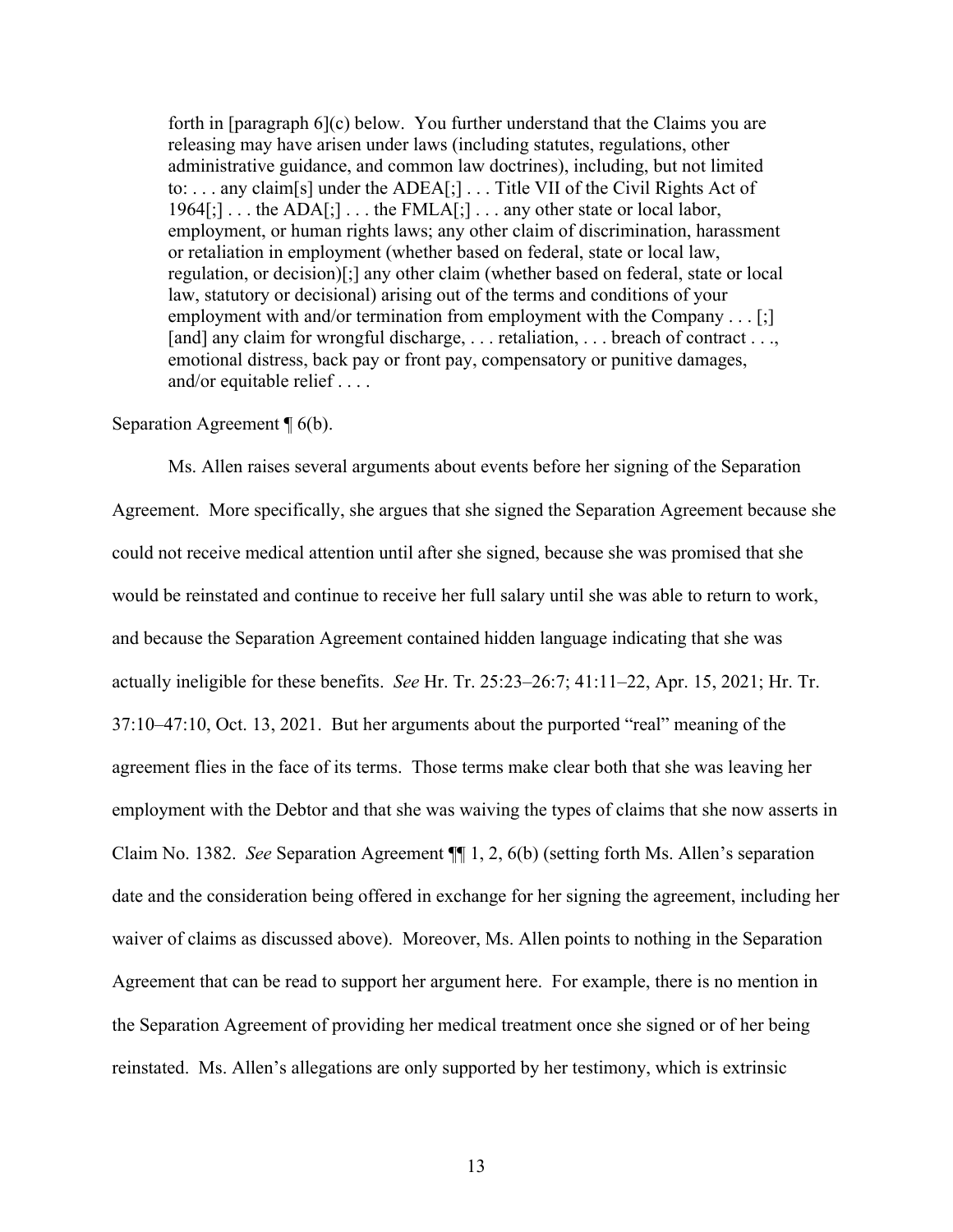evidence that flies in the face of the clear language of the agreement. "Courts do not consider extrinsic evidence of the meaning of a contract, however, unless the contract is ambiguous standing alone." *Lloyd v. City of New York*, 2017 WL 2266876, at \*3 (S.D.N.Y. May 22, 2017) (citing *HOP Energy, L.L.C. v. Local 553 Pension Fund,* 678 F.3d 158, 162 (2d Cir. 2012)). Although "the interpretation of a release and the limitations on parole evidence are often subject to special rules in light of the nature of releases," these special rules come into play only when the parties' intentions are unknown due to broad releases that do not focus on the specific issues in the litigation. *In re Clinton St. Food Corp.*, 254 B.R. 523, 534–35 (Bankr. S.D.N.Y. 2000). This is decidedly not the case here. Ms. Allen's claims include allegations of wrongful discharge, discrimination, harassment, hostile work environment, retaliation, failure to provide reasonable accommodations, failure to promote, failure to pay appropriate wages, and failure to reinstate in violation of, among other things, Title VII of the Civil Rights Act, the ADEA, the ADA, the FMLA, and the NYLL. These are precisely the claims released by the Separation Agreement. *See* Separation Agreement ¶ 6(b) (release broadly covering all known and unknown claim arising under, but not limited to, the ADEA, Title VII of the Civil Rights Act, the ADA, the FMLA, "any other state or local labor, employment, or human rights laws[,] any other claim of discrimination, harassment or retaliation in employment[,] . . . [and] any claim for wrongful discharge,  $\dots$  [and/or] retaliation  $\dots$ .").

As the Claims Release clearly releases the exact claims that Ms. Allen now seeks to assert for wrongful termination, retaliation, and discrimination, this factor strongly weighs in favor of the Debtor. *See Figueroa*, 2014 WL 902952, at \*7–8.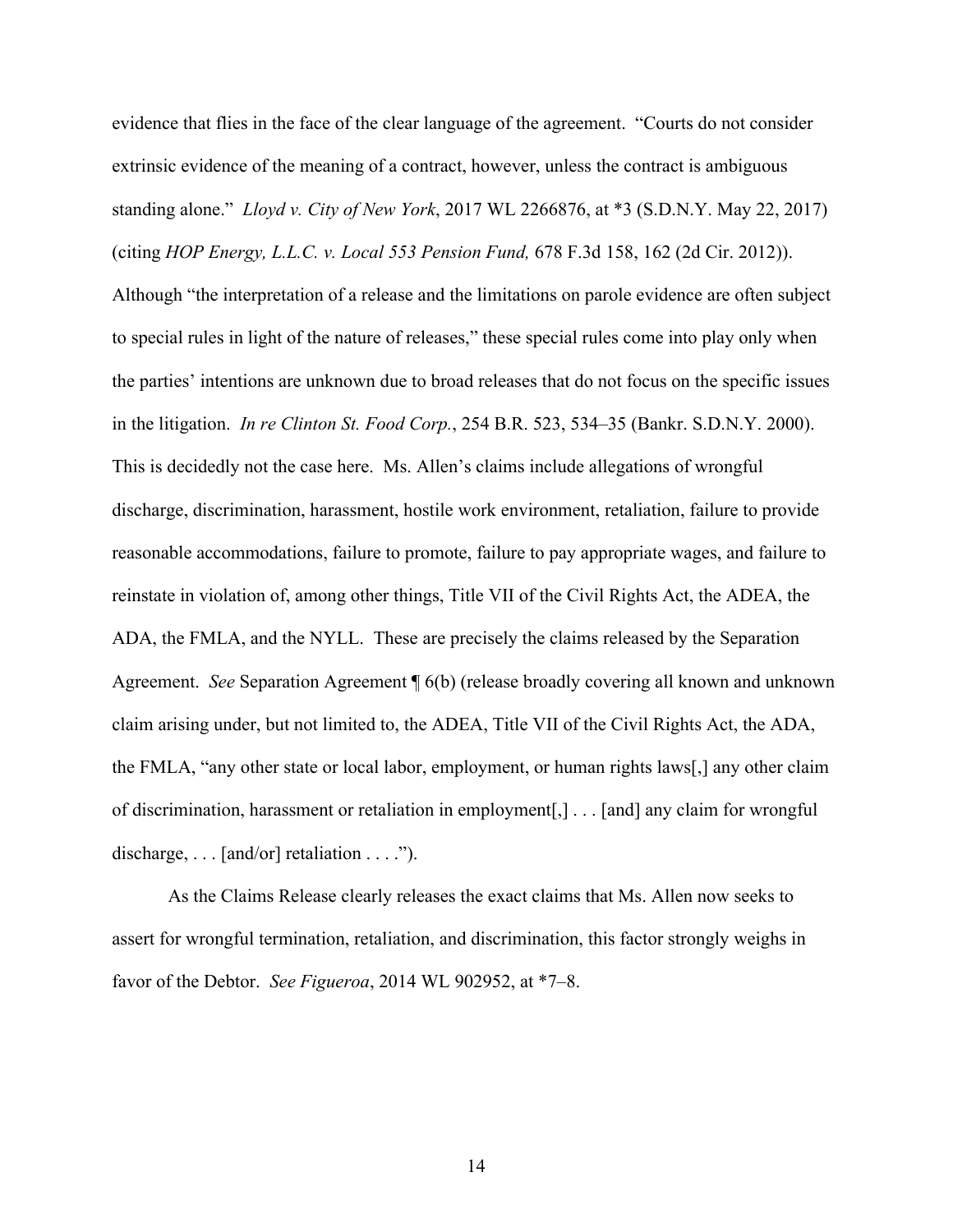#### **v. Legal Consultation**

Ms. Allen appears *pro se* in this proceeding and did not retain counsel or receive any legal advice prior to signing the Separation Agreement. This factor weighs in favor of Ms. Allen. *See Figueroa*, 2014 WL 902952, at \*8.

## **vi. Consideration**

"In evaluating the consideration that an employee receives for signing a release, courts look to whether the consideration exceeds what 'the employee was already entitled [to] by contract or law.'" *Lamberti*, 2014 WL 1224501, at \*10 (quoting *Bormann*, 875 F.2d at 403). There is no dispute here that Ms. Allen received consideration in exchange for signing the Separation Agreement. The Separation Agreement entitled Ms. Allen to the sum of \$25,047—12 weeks of base salary—and three months of COBRA reimbursement. *See* Debtor's Objection at 23; Separation Agreement ¶ 2. While there is some debate about whether this was a standard severance payment, $<sup>8</sup>$  $<sup>8</sup>$  $<sup>8</sup>$  there is no suggestion that the Debtor was obligated to make any severance</sup> payment at all. Said another way, the Court has not been presented with any evidence that Ms. Allen accrued 12 weeks of pay or was entitled via contract or law to three months of COBRA reimbursements at the time she signed the Separation Agreement. "These benefits qualify as the sort of consideration that . . . militate in favor of the Agreement's validity." *Id.* (citing *Kramer v. Vendome Grp. LLC*, 2012 WL 4841310, at \*5 (S.D.N.Y. Oct. 4, 2012)) (finding sufficient consideration where the plaintiff was entitled to only three weeks of accrued vacation and

<span id="page-14-0"></span><sup>8</sup> Ms. Allen admits that this payment was "higher than [the] usual severance amount . . . negotiated in order to pay my medical bills which I had incurred while the company had broken policy and been denying my work injury medical rights." Second Allen Response at 3. But at the October 2021 hearing, Ms. Allen seemed to argue that this consideration did not exceed what she was previously entitled to by contract or law. *See* Hr. Tr. 40:1–13, Oct. 13, 2021 ("The reason that money was increased to the amounts on the document was because it was to be reimbursements. So, when I first asked for the money, I was still under the assumption that the company was not going to reach all of the agreed upon terms of our negotiation, because, again, this was not to be—according to me, it was to be something that was more like a leave, where I was coming back, and they were supposed to pay me the money.").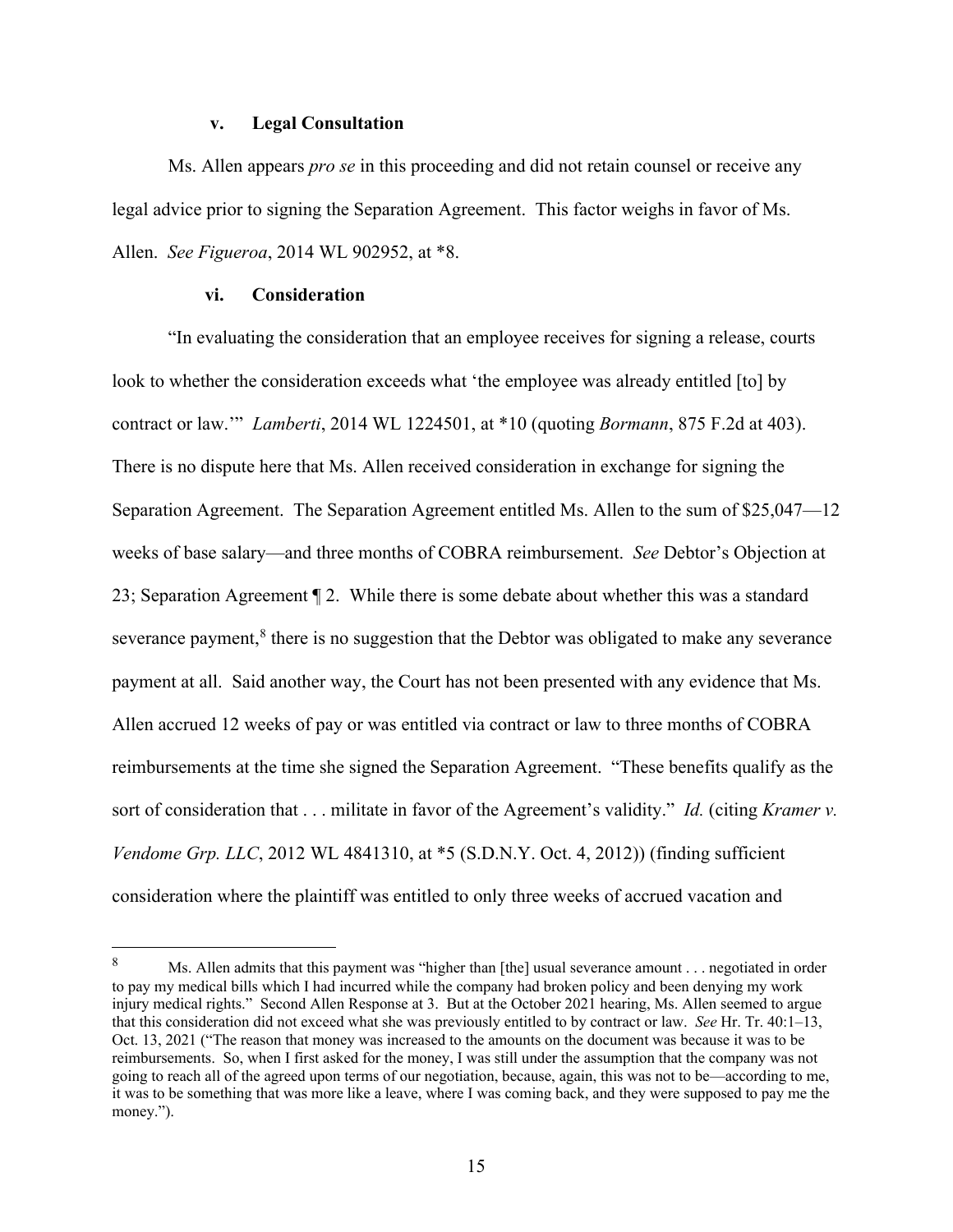personal days, and the employer agreed to pay the plaintiff overtime, give him two additional weeks' salary, and provide a neutral letter of recommendation); *Mandavia*, 2013 WL 2391695, at \*10 ("[a] release is not supported by sufficient consideration [only if] something of value is received to which [the employee] had no previous undisputed right") (quoting *DiMartino v. City of Hartford,* 636 F. Supp. 1241, 1249 (D. Conn. 1986)), *aff'd*, 556 F. App'x 56 (2d Cir. 2014); *see also Kramer,* 2012 WL 4841310, at \*5 ("as a result of signing the Release, Plaintiff received a month's salary and other benefits that she would not have been entitled to had she simply been terminated").

Accordingly, this factor weighs in favor of the Debtor.

## **vii. Encouragement and Fair Opportunity**

Finally, similar to the court's finding in *Figueroa*, "there is no genuine dispute [here] on whether [the Debtor] encouraged [Ms. Allen] to consult an attorney and whether [the Debtor] provided [her] with a fair opportunity to do so." *See id.* at \*8. The Separation Agreement here "advise[d] [Ms. Allen] to consult with an attorney of [her] choice before signing" and gave Ms. Allen "an opportunity to consider the terms of this Separation Agreement for at least fourteen (14) days." Separation Agreement  $\P$  8(d), (e). Moreover, because Ms. Allen decided to sign the agreement in less than 14 days, she signed an additional document titled "Election to Execute Prior to Expiration of Fourteen (14) Day Period," which included the following language: "After having the opportunity to consult with counsel, however, I have freely and voluntarily elected to execute this Agreement prior to expiration of the fourteen (14) day period." *See* Election to Execute Prior to Expiration of 14-day Period. Ms. Allen "has not alleged and nothing in the record raises an issue that [the Debtor] discouraged [her] from consulting with an attorney." *See Figueroa*, 2014 WL 902952, at \*9. Accordingly, this factor weighs in favor of the Debtor.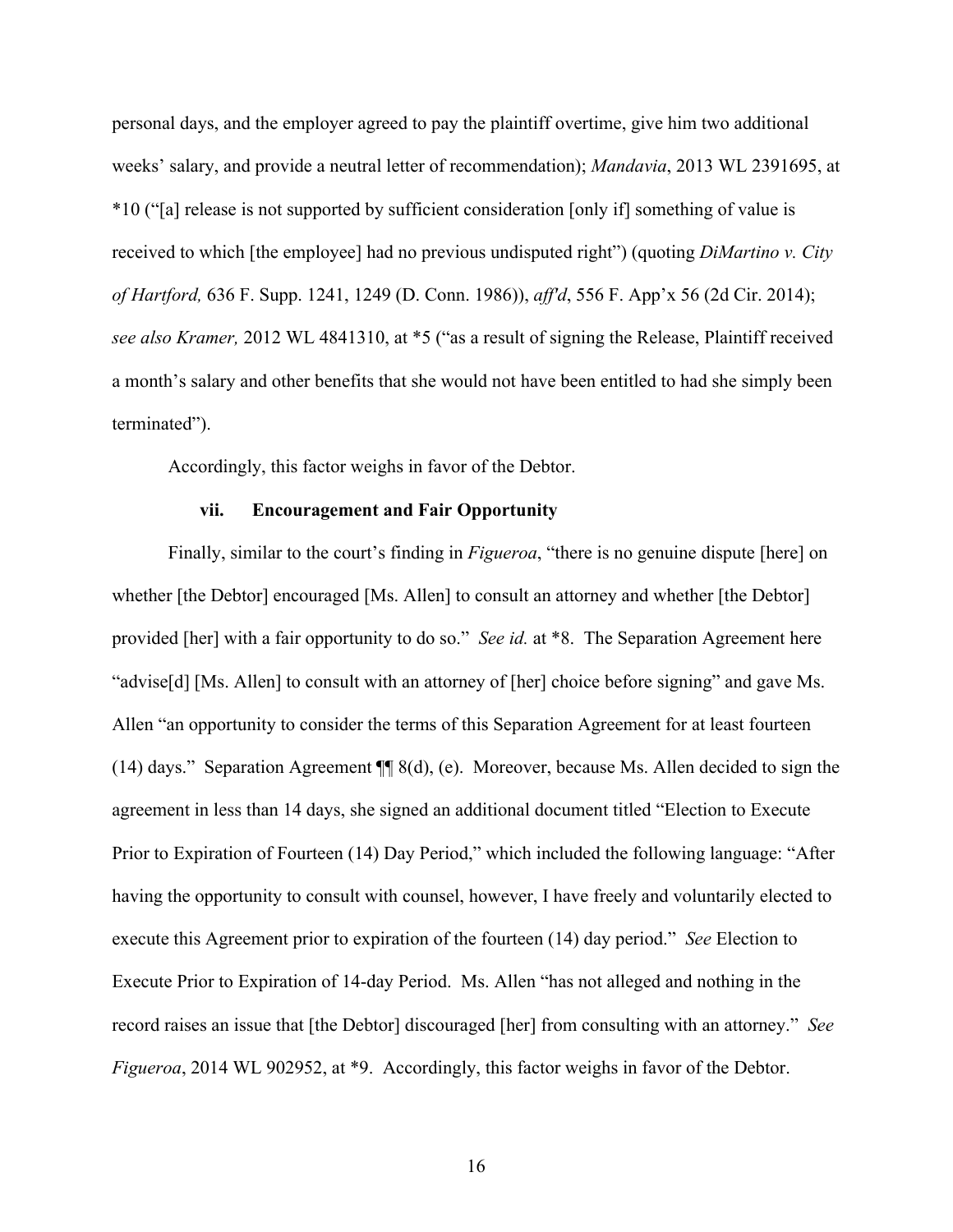#### **viii. Totality of the Circumstances**

Given all the facts developed up through and including the evidentiary hearing, the factors above overwhelmingly weigh in favor of the Debtor here. *See id.* at \*9. Although Ms. Allen did not consult an attorney and played little to no role in drafting or negotiating the terms of the Separation Agreement, "'not every factor must be in [the Debtor's] favor for the release to be found knowing and voluntary.'" *Id.* (collecting cases in this district upholding releases under similar circumstances). Accordingly, the Court concludes that the totality of the circumstances demonstrate that Ms. Allen executed the Separation Agreement knowingly and voluntarily. This means that the terms of the Separation Agreement—including the Claims Release—should be given effect unless the record demonstrates duress or fraudulent inducement. The Court turns to those issues next.

## **D. Duress**

Under New York law, "'[a] contract is voidable on the ground of duress when it is established that the party making the claim was forced to agree to it by means of a wrongful threat precluding the exercise of his [or her] free will.'" *Figueroa*, 2014 WL 902953, at \*9 (quoting *First Nat. Bank of Cincinnati v. Pepper,* 454 F.2d 626, 632 (2d Cir. 1972)). "To determine whether a party lacked a 'meaningful choice,' courts look for evidence of high pressure or deceptive tactics, as well as disparity in bargaining power." *Id.* at 10 (quoting *Pallonetti v. Liberty Mut.*, 2011 WL 519407 at \*5 (S.D.N.Y. Feb. 11, 2011)). "[T]he case law is clear that 'difficult choices do not constitute duress.'" *Id.* (quoting *Joseph v. Chase Manhattan Bank, N.A.*, 751 F. Supp. 31, 34 (E.D.N.Y.1990)). "Under New York law, a 'party seeking to avoid a contract because of economic duress shoulders a heavy burden.'" *Pallonetti*, 2011 WL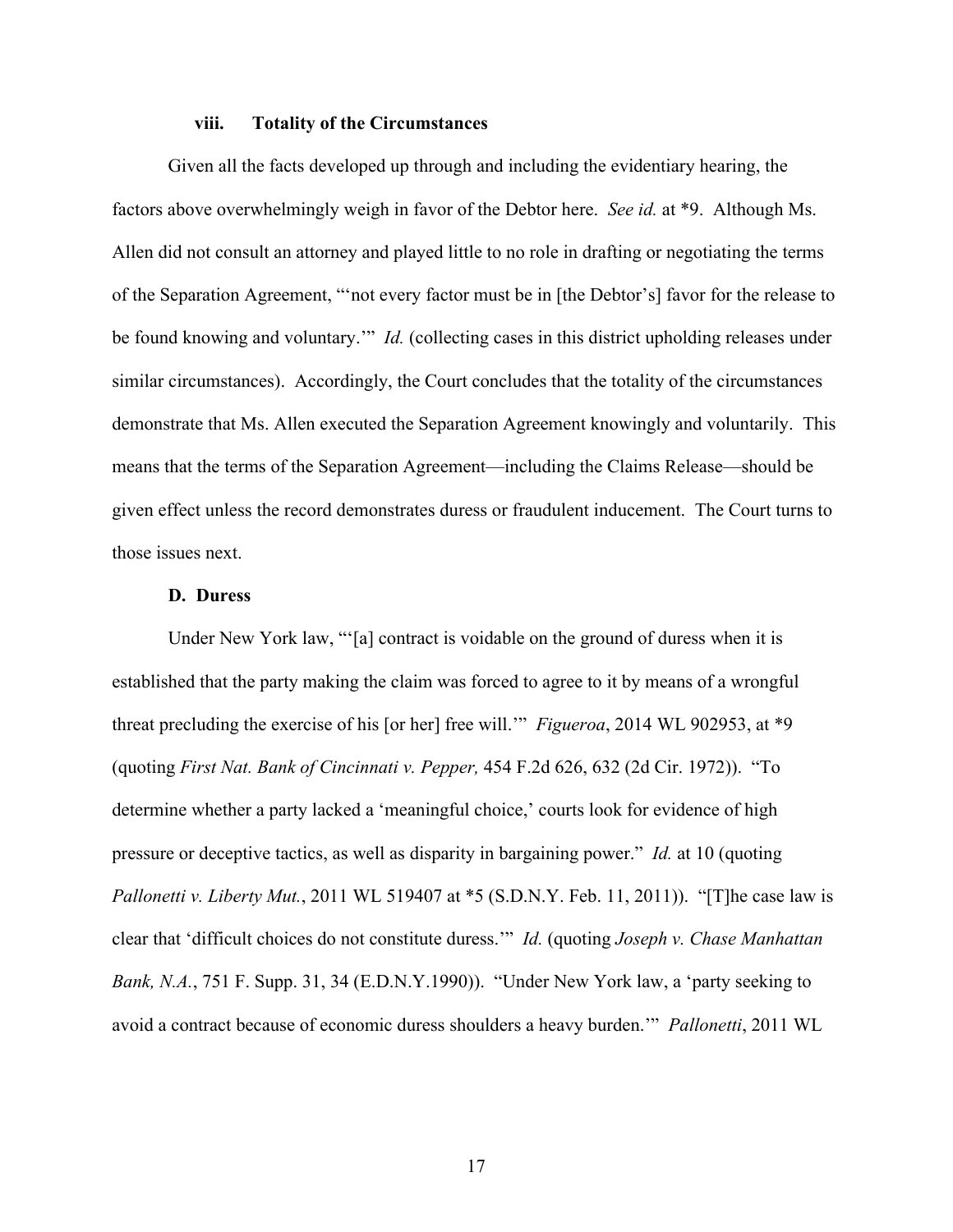519407, at \*5 (quoting *Nasik Breeding & Research Farm Ltd. v. Merck & Co., Inc.,* 165 F. Supp. 2d 514, 527 (S.D.N.Y. 2001)).

Ms. Allen argues that the Claims Release is invalid because she was forced to sign the Separation Agreement due to her need for medical attention and was coerced to sign by false promises that she would be reinstated and would continue to receive a full salary until that time. *See* Hr. Tr. 44: 9–11, Apr. 15, 2021 ("So, I signed [the Separation Agreement] under the duress of my physical situation and because I was told that you'll never go without your full salary."). As Ms. Allen explained:

[i]t was negotiated that, in exchange for my signature: I would then finally be sent to get [workers' compensation ("WC")] medical attention, that I would be given the money to make up for the \$14k+ medical bills I had incurred while I was being denied WC benefits, that in the meantime, I would be paid my full salary through the company's MetLife insurance policy, and then that my full employment would be re-instated.

Third Allen Response at 3 (emphasis omitted).

Even liberally construing Ms. Allen's allegations, Ms. Allen has failed to sustain her burden of demonstrating that the Debtor's "comments or conduct deprived [Ms. Allen] of [her] free will." *See Figueroa*, 2014 WL 902953, at \*10. The evidence submitted by Ms. Allen mostly in the form of emails between her and the Debtor's Human Resources personnel provide no support of any "wrongful threat[s]" or "high pressure or deceptive tactics." *See Figueroa*, 2014 WL 902953, at \*9–10; Third Allen Response at 12–19 (Exhibits 9–11). Indeed, these emails demonstrate that Human Resources was responsive to her requests for assistance in applying for workers' compensation, applying for disability benefits with MetLife, and taking leave under the FMLA. *See* First Allen Response at 5; Second Allen Response at 20–31; Third Allen Response at 12–19.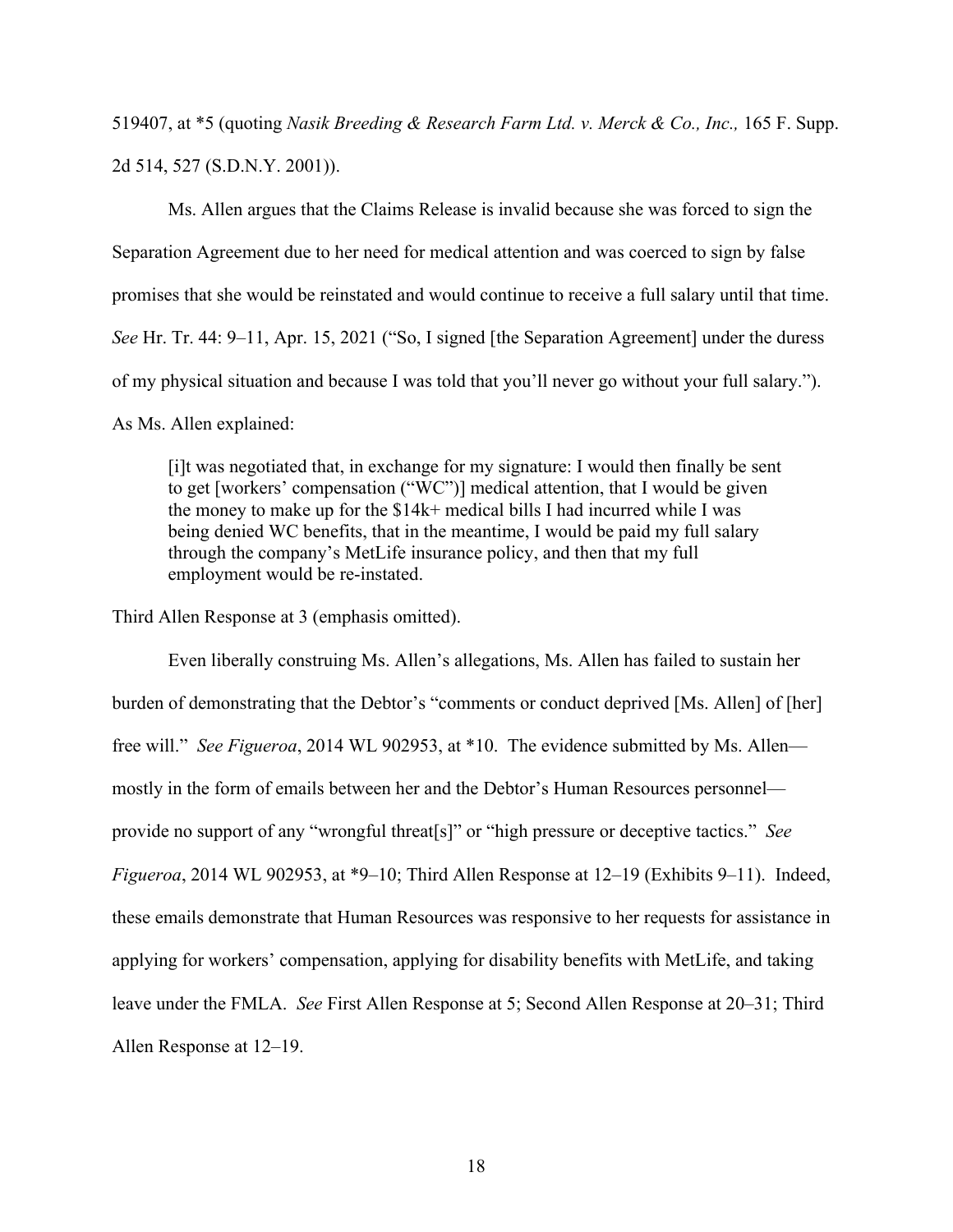Moreover, Ms. Allen never explained why receiving medical treatment was contingent upon signing the Separation Agreement. The Separation Agreement does not say that, nor do any of the emails that she submitted. There is nothing in the record to suggest that Ms. Allen was precluded from receiving medical treatment prior to signing this Separation Agreement. Indeed, nothing in the evidentiary record supports a finding of duress, except for Ms. Allen's conclusory statement. In fact, the evidence she submitted reveals that Ms. Allen was actually encouraged to seek medical treatment. *See* Third Allen Response at 16 (email from the Debtor's Senior Benefits Manager, on February 26, 2020, encouraging Ms. Allen to "please go seek Medical attention. Be sure to tell [sic] them know that this is a Workers Comp visit, your claim # is [redacted]."). As in *Figueroa*, "[t]here is no evidence here that [the Debtor] used high pressure or deceptive tactics; nor is there any evidence of a wrongful threat . . .[;] at all times, '[Ms. Allen] was free to reject the terms of the agreement, which [s]he did not.'" *Figueroa*, 2014 WL 902953, at \*10.

Accordingly, the Court concludes that Ms. Allen's duress claim is without merit and cannot invalidate the Separation Agreement that she knowingly and voluntarily signed.

## **E. Fraudulent Inducement**

"To state a claim for fraudulent inducement under New York law, a plaintiff must show: (1) a representation of material fact, (2) which was untrue, (3) which was known to be untrue or made with reckless disregard for the truth, (4) which was offered to deceive another or induce him to act, and (5) which that other party relied on to its injury." *McCormack*, 145 F. Supp. 3d at 268 (quoting *Aetna Cas. & Sur. Co. v. Aniero Concrete Co., Inc.,* 404 F.3d 566, 580 (2d Cir. 2005)). "Although Federal Rule of Civil Procedure 8 only requires 'a short and plain statement' of the plaintiff's claim, Rule  $9(b)$  requires that '[i]n alleging fraud . . ., a party must state with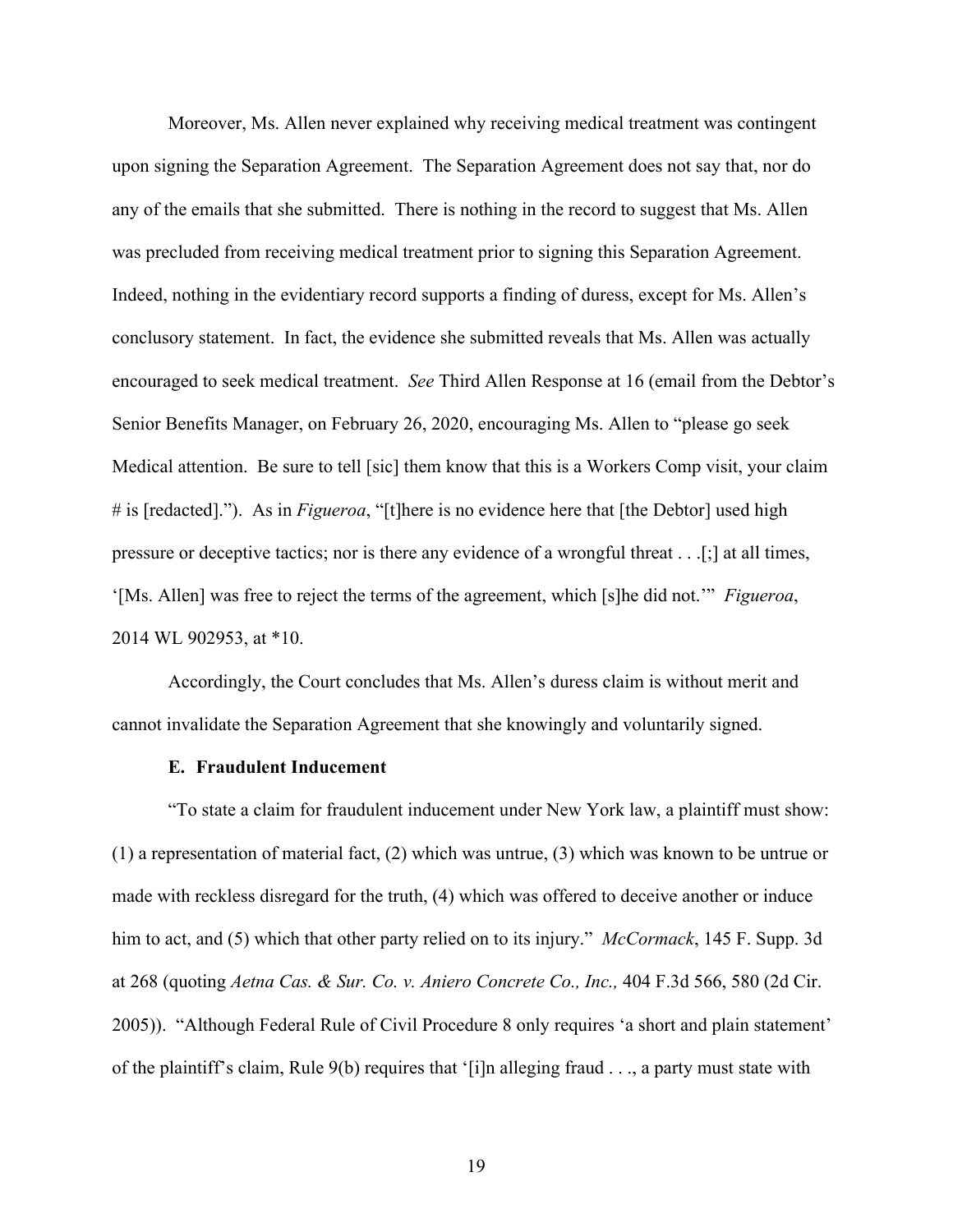particularity the circumstances constituting fraud.'" *Id.* To satisfy Rule 9(b), "the plaintiff must:  $'(1)$  specify the statements that the plaintiff contends were fraudulent, (2) identify the speaker, (3) state where and when the statements were made, and (4) explain why the statements were fraudulent.'" *Id.* (quoting *First Hill Partners, LLC v. BlueCrest Cap. Mgmt. Ltd.,* 52 F. Supp. 3d 625, 637 (S.D.N.Y. 2014)). "Moreover, although '[u]nder Rule 9(b), [m]alice, intent, knowledge, and other condition of mind of a person may be averred generally, . . . plaintiffs must allege facts that give rise to a strong inference of fraudulent intent.'" *Id.* at 268–69 (quoting *Lerner v. Fleet Bank, N.A.,* 459 F.3d 273, 290 (2d Cir. 2006)) (internal quotations omitted). "The requisite 'strong inference' of fraud may be established either (a) by alleging facts to show that defendants had both motive and opportunity to commit fraud, or (b) by alleging recklessness." *Id.* at 269 (quoting *Eaves v. Designs for Fin., Inc.,* 785 F. Supp. 2d 229, 247 (S.D.N.Y. 2011)).

Similar to her duress argument, Ms. Allen essentially argues that she was induced to sign the Separation Agreement based on (1) false assurances that she would receive workers' compensation benefits, continue to receive her full salary, and be reinstated to her position; and (2) the purposeful omission of the fact that employees who were injured on the job were not eligible for wage benefits through MetLife. *See* Hr. Tr. 25:16–26:7; 41:16–22; 44:1–18, Apr. 15, 2021; Hr. Tr. 38:12–19, Oct. 13, 2021 (Ms. Allen citing *Choquette v. Motor Info. Sys., Inc.*, 2017 WL 3309730, at  $*5$  (S.D.N.Y. Aug. 2, 2017) (case discussing the elements for a claim of fraud in the inducement under New York Law)). But once again, there is nothing in the record to support Ms. Allen but her conclusory statements. The Separation Agreement does not guarantee her any of the benefits she mentions, including continuing to receive full salary or workers compensation. What is clear is that Ms. Allen retained the right to pursue some of these benefits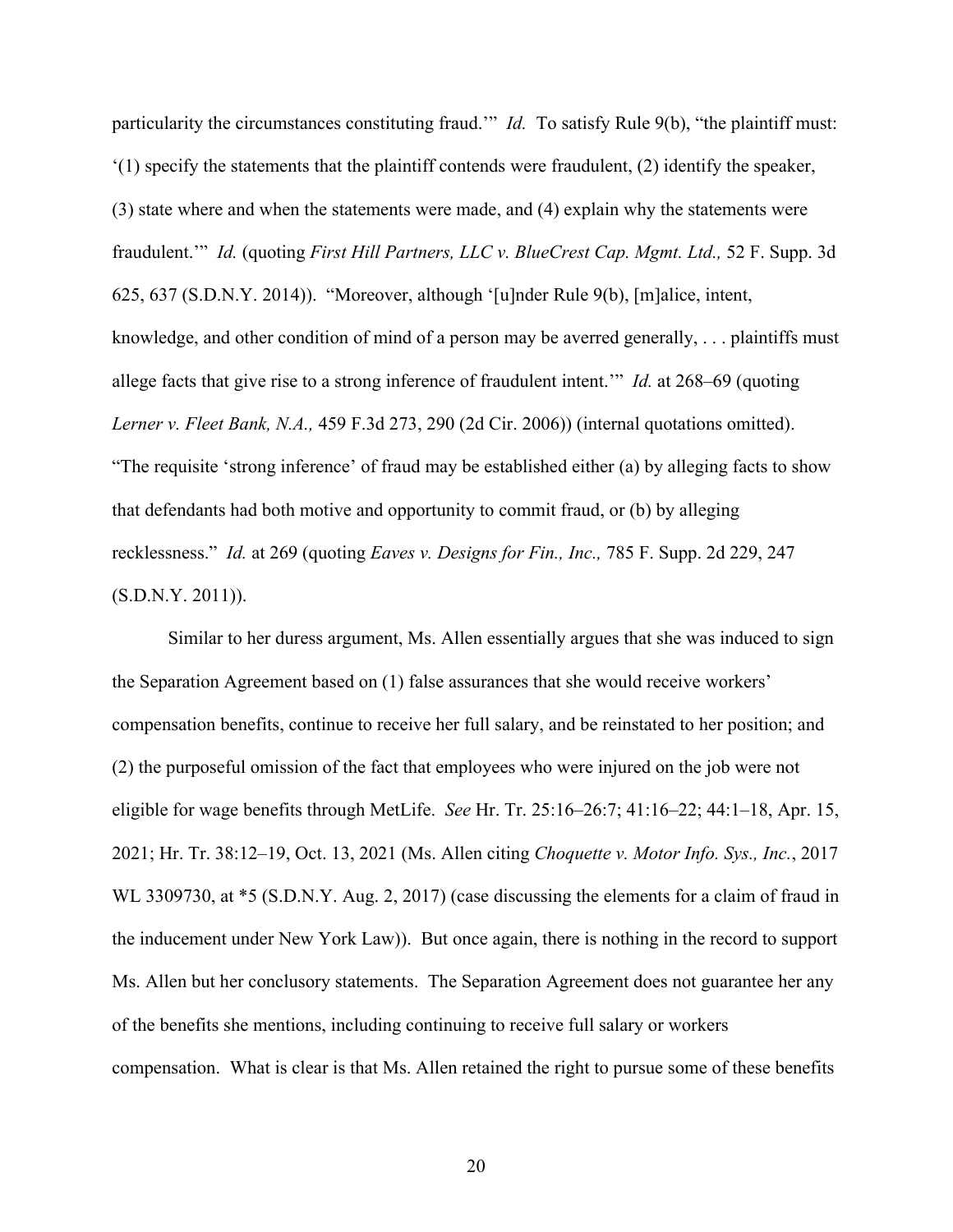in the Separation Agreement, but her eligibility was not guaranteed. *See* Separation Agreement ¶ 6(c) ("You are not releasing any claim that relates to: (i) your right to enforce this Separation Agreement; (ii) your rights, *if any*, to unemployment or workers' compensation benefits; (iii) rights or claims which may arise after the Separation Date; or (iv) your right, *if any*, to receive any benefits vested under any employee benefits plan.") (emphasis added).

Nor do Ms. Allen's allegations satisfy the heightened pleading standard under Rule 9(b). Ms. Allen has not identified a speaker, the location, or the timing of any alleged promise of benefits—nor has she identified who was responsible for the omission of the fact that she was not actually eligible for benefits from MetLife. Thus, Ms. Allen has failed to "allege facts that give rise to a strong inference of fraudulent intent." *McCormack*, 145 F. Supp. 3d at 268–69.

Accordingly, the Court concludes that Ms. Allen's contention that she was fraudulently induced into signing the Separation Agreement is also without merit and cannot void the Separation Agreement.

#### **CONCLUSION**

For the foregoing reasons, the Debtor's Objection is granted. Ms. Allen's Proof of Claim No. 1382 is disallowed and expunged. Further, for the reasons noted above and discussed on the record at the April 15, 2021 hearing, Ms. Allen's Proof of Claim No. 469 is reduced to the amount of \$5,330.35—the unpaid portion of the amount owed to her under the Separation Agreement—and allowed as an unsecured priority claim. *See* Hr. Tr. 44:24–45:15, Apr. 15, 2021. The Debtor is directed to settle an order on five days' notice. The proposed order must be submitted by filing a notice of the proposed order on the Case Management/Electronic Case Filing docket, with a copy of the proposed order attached as an exhibit to the notice. A copy of the notice and proposed order shall also be served upon Ms. Allen.

21